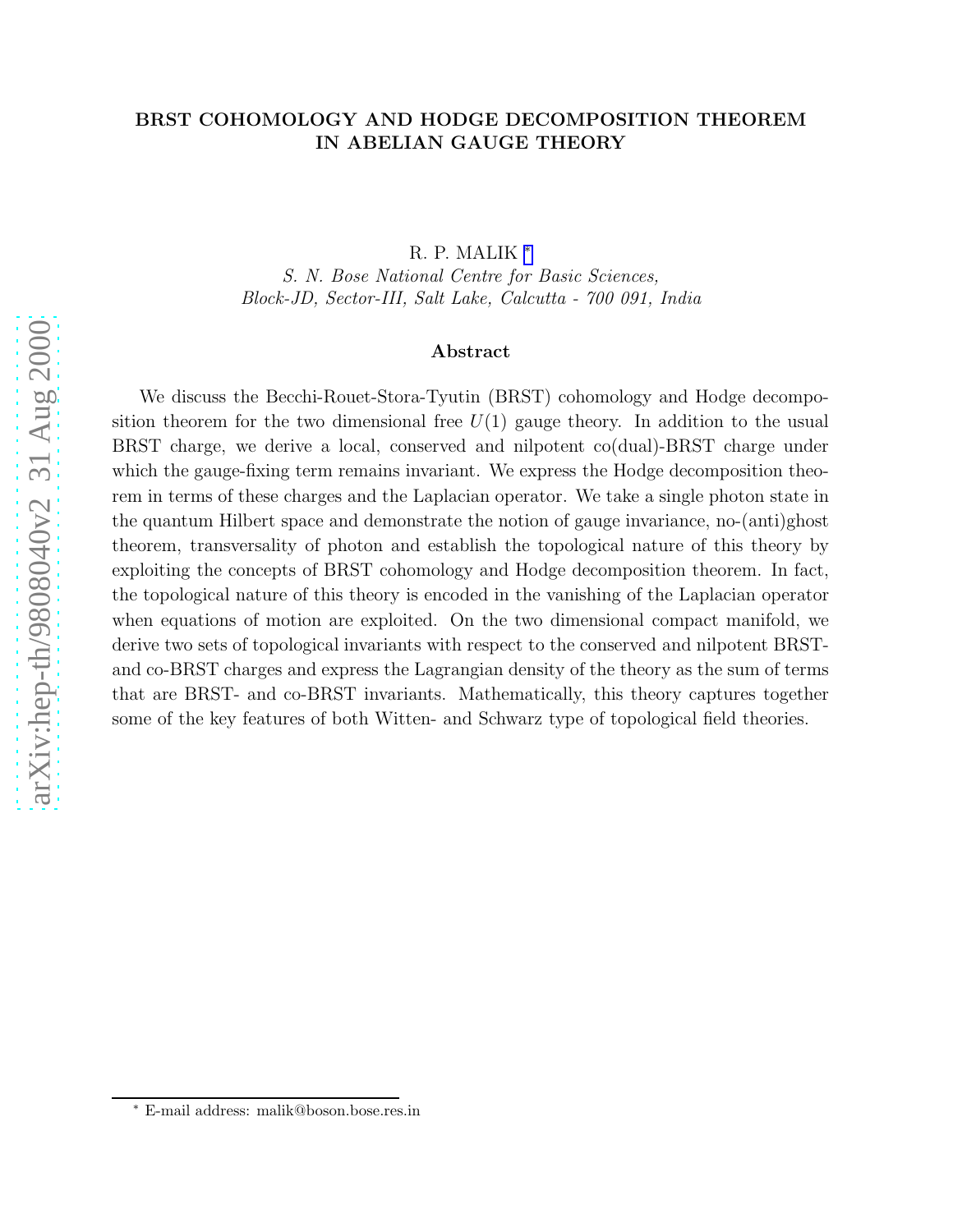# 1 Introduction

The principles of local gauge invariance have played a very significant role in the development of modern theoretical high energy physics up to the energy scale of the order of grand unification. One of the key features of these theories is the existence of first-class constraints on them. The most natural and handy framework for the covariant canonical quantization of such a class of theories is the BRST formalism  $[1,2]$ . In this scheme, we enlarge the phase space of the original gauge system by incorporating the gauge-fixing and the Faddeev-Popov ghost terms in the starting Lagrangian density. The ensuing theory is unitary and turns out to be invariant under a new, supersymmetric type and nilpotent BRST symmetry which incorporates the local gauge symmetry of the original Lagrangian density in a subtle way. This symmetry is generated by a conserved and nilpotent BRST charge  $Q_B$ . The foot-prints of the original gauge theory are encoded in the BRST charge because the requirement of the physical state condition  $Q_B$  |*phys*  $>$  = 0 leads to the annihilation of the physical states in the quantum Hilbert space by the first-class constraints of the original gauge theory (see, e.g., equation (5.3) below) [3-6] <sup>†</sup>. The nilpotency of the BRST charge  $(Q_B^2 = 0)$  and the physical state condition  $(Q_B | phys >= 0)$  are the two key properties which are intimately connected with the differential geometry and its application to cohomology [5,6,9-12]. For instance, two BRST closed states  $(Q_B | phys >= 0, Q_B | phys >= 0)$ in the quantum Hilbert space are said to be cohomologically equivalent if they differ by a BRST exact state  $(i.e., |phys \rangle = |phys \rangle + Q_B |{\chi} >$  for any nonzero  $|{\chi} >$  in the Hilbert space). This property is analogous to the property of the exterior derivative  $d(d^2 = 0)$  of differential geometry where two closed forms  $(e.g., df = 0, df' = 0)$ , defined on a compact manifold, are cohomologically equivalent if they differ by an exact form  $(i.e., f' = f + dg)$ . One of the key theorems in the de Rham cohomology is the celebrated Hodge decomposition theorem defined on a compact manifold. This theorem states that on this manifold any p-form  $f_p$  can be decomposed into a harmonic form  $\omega_p$  ( $\Delta \omega_p = 0, d\omega_p = 0, \delta \omega_p = 0$ ) and exact form  $dg_{p-1}$  and a co-exact form  $\delta h_{p+1}$  as follows:

$$
f_p = \omega_p + dg_{p-1} + \delta h_{p+1},
$$
\n(1.1)

where  $\delta(=\pm *d*;\delta^2=0)$  is the Hodge dual of d and the Laplacian  $\Delta$  is defined as  $\Delta=$  $(d + \delta)^2 = d\delta + \delta d$  [9-12]. So far, the analogue of d has been found out as the conserved and nilpotent BRST charge  $Q_B$  which generates a nilpotent BRST symmetry for a locally gauge invariant Lagrangian density in any arbitrary dimension of spacetime. It will be, therefore, an interesting endeavour to express  $\delta$  and  $\Delta$  in terms of the *local conserved* charges corresponding to some specific symmetry properties of a given BRST invariant Lagrangian density in any particular dimension of spacetime.

The purpose of the present paper is to shed some light on the analogues of  $\delta$  and  $\Delta$  in the language of the nilpotent (for  $\delta$ ), local, covariant and continuous symmetry properties

<sup>†</sup>Some attempts have also been made to discuss the second class constraints in the framework of BRST formalism (see, e.g., Refs. [7,8] and references therein).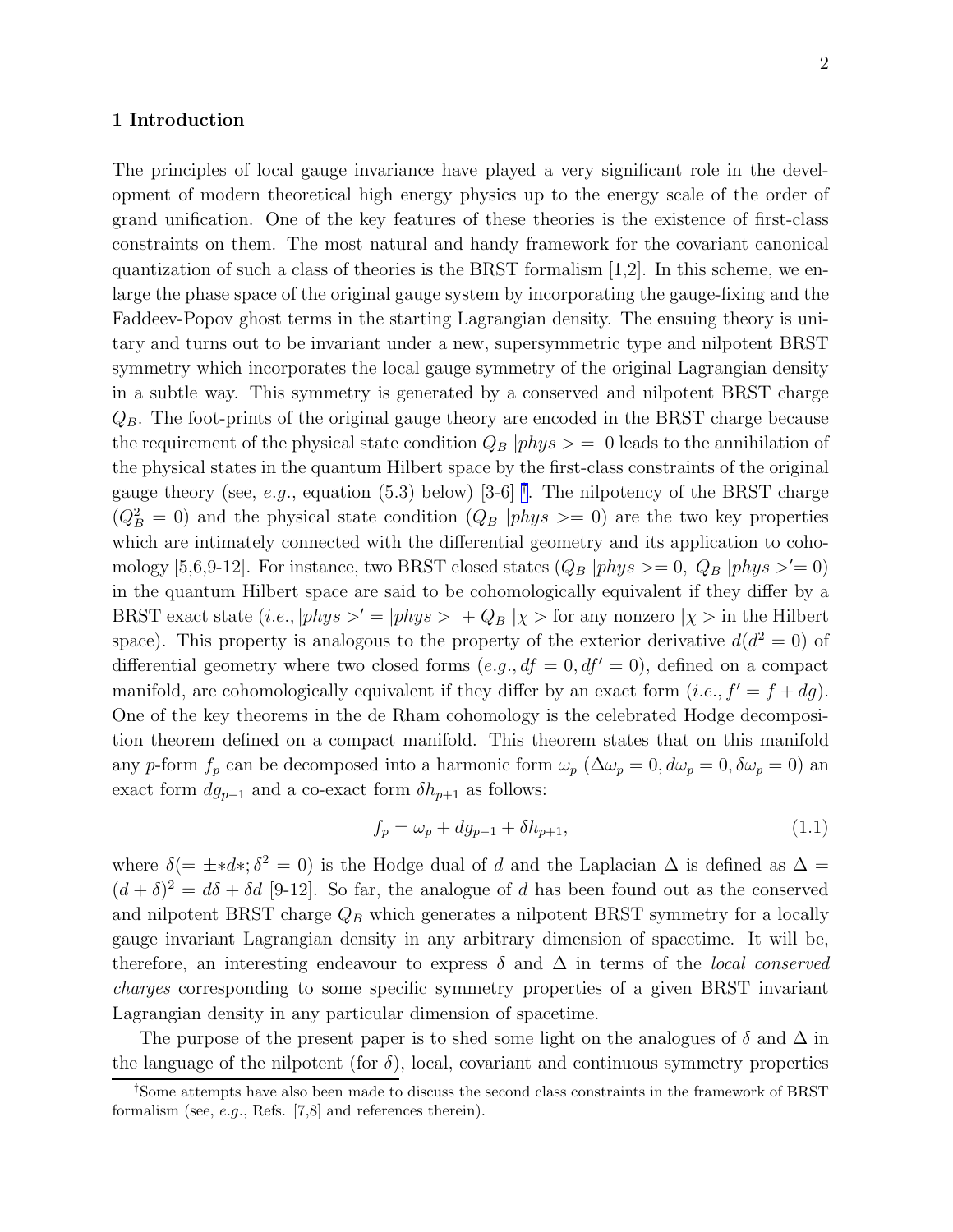of the free  $U(1)$  gauge theory described by a BRST invariant Lagrangian density in two  $(1 + 1)$  dimensions (2D) of spacetime. Some attempts have been made towards this goal in any arbitrary dimension of spacetime for the Abelian as well as non-Abelian gauge theories. However, the symmetry transformations turn out to be nonlocal and noncovariant [13-16]. In the covariant formulation, the corresponding symmetries become even non-nilpotent and the nilpotency is restored only when certain specific restrictions are imposed [17]. We will demonstrate that for the 2D BRST invariant  $U(1)$  gauge theory, a local, conserved and nilpotent (co)dual BRST charge  $Q_D$  can be defined that generates a *new* local, covariant and nilpotent symmetry transformation under which the gauge-fixing term  $\delta A = (\partial \cdot A)^{\dagger}$ remains invariant. This property should be compared and contrasted with the usual BRST transformation under which the two-form  $F = dA$  remains invariant in the  $U(1)$  gauge theory. Further, we show that the anticommutator of both these charges  $W = \{Q_B, Q_D\}$ is the analogue of the Laplacian operator  $\Delta$  and it turns out to be the Casimir operator for the extended BRST algebra. It is, however, the topological nature of the 2D free  $U(1)$ gauge theory that  $W \to 0$  when equations of motion are exploited and all the fields are assumed to fall off rapidly at  $x \to \pm \infty$ . To be more specific, we demonstrate that, for a single photon state in the quantum Hilbert space, the BRST- and co-BRST symmetries are good enough to gauge away both the degrees of freedom of photon and the free 2D  $U(1)$  gauge theory becomes topological in nature (see, e.g., Ref. [18]). In the framework of BRST cohomology and Hodge decomposition theorem, the topological nature of this theory is encoded in the vanishing of the Laplacian operator when equations of motion are exploited. In fact, the on-shell expression for the Laplacian operator  $(W)$  encompasses the left-over degrees of freedom in the theory. We derive two sets of topological invariants on the 2D compact manifold w.r.t. BRST- and co-BRST charges and express the Lagrangian density as well as energy momentum tensor as the sum of BRST- and co-BRST invariant parts. These properties, together with symmetry considerations, are essential to establish the topological nature of the 2D free  $U(1)$  gauge theory.

The material of our work is organized as follows. In Sec. 2, we set up the notations and give the bare essentials of the BRST formalism for the  $U(1)$  gauge theory in any arbitrary dimension of spacetime. In Sec. 3, we discuss various kinds of dualities in two dimensional free  $U(1)$  gauge theory and derive expressions for the co-BRST charge and the Casimir operator. Sec. 4 is devoted to the derivation of the extended BRST algebra. The constraints on the physical states of the total Hilbert space are obtained in Sec. 5. We take a single photon state as the harmonic state of the Hodge decomposition theorem and demonstrate the strength of BRST cohomology in the analysis of transversality of photon, gauge invariance, no-ghost theorem, etc., and give a concise proof of the topological nature of this theory. We derive two sets of topological invariants on the 2D compact manifold w.r.t. BRST- and co-BRST charges in Sec. 6. Finally, we discuss our main results, make

<sup>&</sup>lt;sup>‡</sup> Here the vector potential  $A_\mu$  is defined through the one-form  $A = A_\mu dx^\mu$ . Furthermore, it can be easily seen that the gauge-fixing term  $(\partial \cdot A) = \delta A$  is the Hodge dual of the two form  $F = dA$  for the Abelian gauge theory in any arbitrary dimension of spacetime (see, e.g., Ref. [11] for details).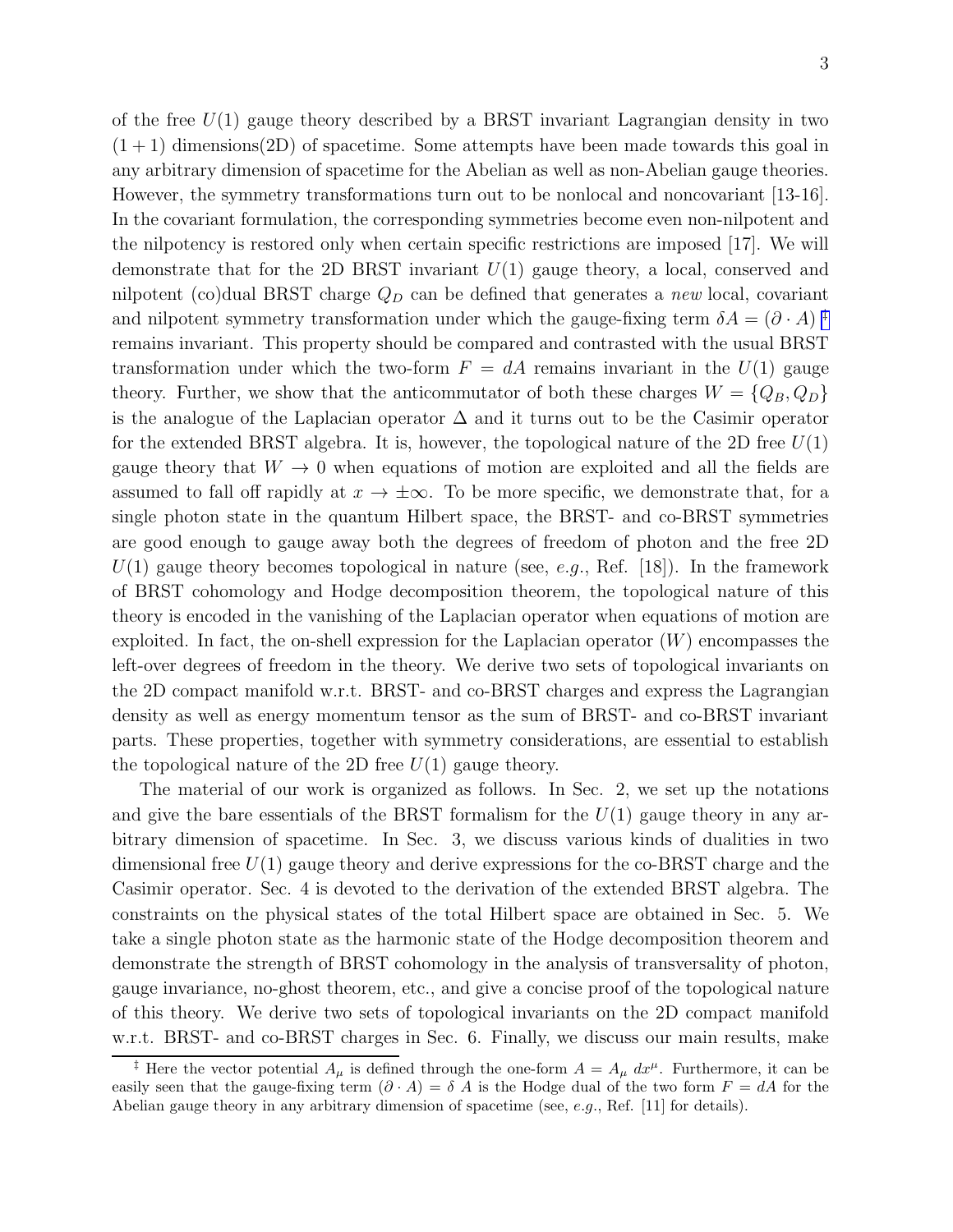some concluding remarks and propose some speculative ideas for future investigations.

# 2 Preliminary: BRST Formalism

Let us begin with the BRST invariant Lagrangian density  $(\mathcal{L}_b)$  for the D-dimensional  $U(1)$ gauge theory in the Feynman gauge (see,  $e.g., [4-6]$ )

$$
\mathcal{L}_b = -\frac{1}{4} F^{\mu\nu} F_{\mu\nu} + B(\partial \cdot A) + \frac{1}{2} B^2 + i \bar{C} \square C, \qquad (2.1)
$$

where  $\Box = \partial_\mu \partial^\mu (\mu = 0, 1, 2, \dots, D-1),$   $(\partial \cdot A) = \partial_\mu A^\mu, F_{\mu\nu} = \partial_\mu A_\nu - \partial_\nu A_\mu, B$  is the Nakanishi-Lautrup auxiliary field and  $\bar{C}(C)$  are (anti)ghost fields with  $\bar{C}^2 = C^2 = 0$ . The local gauge symmetry of the starting Maxwell Lagrangian density  $\left(-\frac{1}{4}\right)$  $\frac{1}{4}F^{\mu\nu}F_{\mu\nu})$  is now traded with the off-shell nilpotent  $(\delta_b^2 = 0)$  BRST symmetry transformations

$$
\begin{array}{rcl}\n\delta_b A_\mu & = & \eta \; \partial_\mu \; C, \\
\delta_b \bar{C} & = & i \; \eta \; B, \\
\delta_b \bar{C} & = & i \; \eta \; B, \\
\end{array}\n\quad\n\begin{array}{rcl}\n\delta_b F_{\mu\nu} = 0, & \delta_b C = 0, \\
\delta_b (\partial \cdot A) = \eta \; \Box \; C,\n\end{array}\n\tag{2.2}
$$

where  $\eta$  is an anticommuting  $(\eta C = -C\eta, \eta \bar{C} = -\bar{C}\eta)$  spacetime independent transformation parameter. The following Lagrangian density obtained from (2.1) (with  $B = -(\partial \cdot A)$ )

$$
\mathcal{L}_B = -\frac{1}{4} F^{\mu\nu} F_{\mu\nu} - \frac{1}{2} (\partial \cdot A)^2 + i \overline{C} \square C, \qquad (2.3)
$$

remains invariant under the on-shell ( $\Box C = 0$ ) nilpotent ( $\delta_B^2 = 0$ ) BRST transformations

$$
\begin{array}{rcl}\n\delta_B A_\mu & = & \eta \partial_\mu C, \qquad \delta_B C = 0, \quad \delta_B F_{\mu\nu} = 0, \\
\delta_B \bar{C} & = & -i\eta(\partial \cdot A), \qquad \delta_B(\partial \cdot A) = \eta \Box C.\n\end{array} \tag{2.4}
$$

The conserved  $(\dot{Q}_{b,B} = \partial_0 Q_{b,B} = 0)$  and nilpotent  $(Q_{b,B}^2 = 0)$  BRST charge  $(Q_{b,B})$ 

$$
Q_{b,B} = \int d^{(D-1)}x \ (B\dot{C} - \dot{B}C) \equiv \int d^{D-1}x \ [\ \partial_0(\partial \cdot A)C - (\partial \cdot A)\dot{C} \ ], \tag{2.5}
$$

is the generator of the transformations (2.2) and (2.4) as the following equation

$$
\delta_k \Phi = -i \eta \left[ \Phi, Q_k \right]_{\pm}, \qquad k = b, B,\tag{2.6}
$$

where (+)− stands for the (anti)commutator (depending on whether the generic field Φ is (fermionic)bosonic), generates the above transformations if one exploits the covariant canonical (BRST) quantization of the Lagrangian density (2.3)

$$
[A_0(x, t), (\partial \cdot A)(y, t)] = -i\delta^{(D-1)}(x - y), [A_i(x, t), E_j(y, t)] = i \delta_{ij} \delta^{(D-1)}(x - y), {C(x, t), \dot{C}(y, t)} = \delta^{(D-1)}(x - y), {\bar{C}(x, t), \dot{C}(y, t)} = -\delta^{(D-1)}(x - y),
$$
\n(2.7)

and all the rest of the (anti)commutators are zero.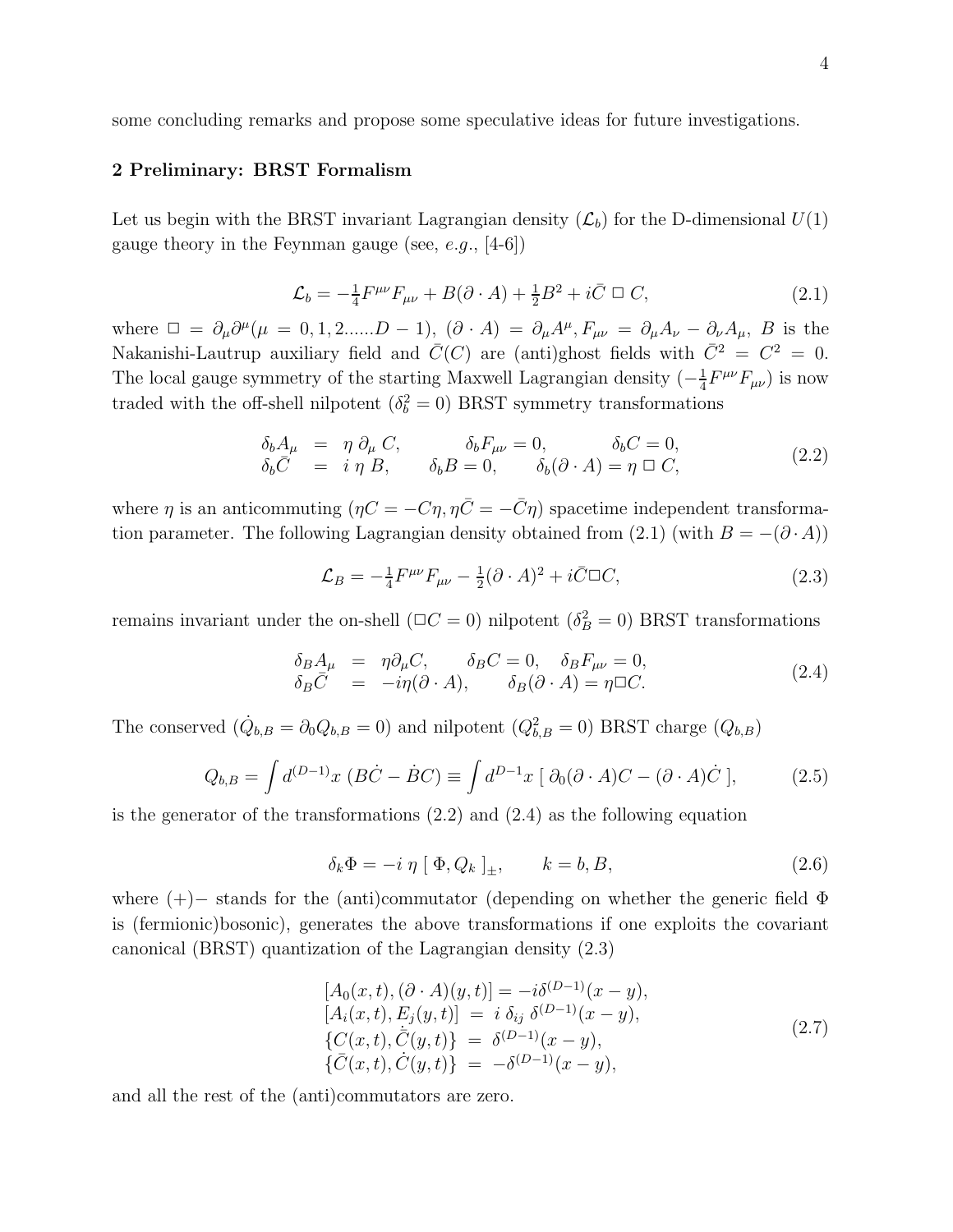The invariance of the ghost action  $I_{F.P.} = i \int d^D x \bar{C} \Box C$  under the global scale transformations :  $C \to e^{\lambda}C, \bar{C} \to e^{-\lambda}\bar{C}$  leads to the derivation of a conserved charge  $(Q_g)$ 

$$
Q_g = -i \int d^{(D-1)}x \left( C \dot{\bar{C}} + \bar{C} \dot{C} \right).
$$
 (2.8)

Furthermore, the discrete symmetry:  $C \to \pm i\bar{C}, \bar{C} \to \pm iC$  invariance of  $I_{F.P.}$  leads to the existence of a nilpotent and conserved anti-BRST charge  $Q_{AB}$  whose expression as well as the symmetry transformations it generates, can be obtained from equations (2.5), (2.2) and (2.4) by the substitution:  $C \rightarrow \pm i\overline{C}$ . The following BRST algebra

$$
\begin{array}{rcl}\n\{Q_B, Q_B\} & = & \{Q_{AB}, Q_{AB}\} & = & 0, \\
\{Q_B, Q_{AB}\} & = & Q_B Q_{AB} + Q_{AB} Q_B = 0, \\
i[Q_g, Q_B] & = & +Q_B, \quad i[Q_g, Q_{AB}] = -Q_{AB},\n\end{array} \tag{2.9}
$$

states that the ghost number is  $+1$  for  $Q_B$  and  $-1$  for  $Q_{AB}$ .

At this stage, it is important to pin-point some of the salient features which will be relevant for our further discussions. First of all, the statements that have been made above, are valid in any arbitrary dimension of spacetime. Secondly, it can be checked that the transformations generated by  $Q_B$  and  $Q_{AB}$  anticommute  $(\delta_B \delta_{AB} + \delta_{AB} \delta_B = 0)$  when they act on any field. Thirdly, under both the transformations, it is the two-form  $F = dA$ (or  $F_{\mu\nu} = \partial_{\mu}A_{\nu} - \partial_{\nu}A_{\mu}$ ) that remains invariant and *not* the gauge- fixing term  $\delta A$  ( or  $\partial \cdot A$ ) which is dual to it. Finally, it is obvious that the anti-BRST charge  $Q_{AB}$  is not the analogue of the dual exterior derivative  $\delta = \pm *d*$  in the discussion of the cohomological aspects of BRST formalism. As a consequence, in any arbitrary spacetime dimension, there are no analogues of the dual exterior derivative  $\delta$  and the Laplacian  $\Delta$  in the language of the nilpotent, local, covariant and continuous symmetry properties of the BRST invariant Lagrangian (2.3) or (2.1). Hence, the Hodge decomposition theorem defined on a compact manifold, can not be implemented in the quantum Hilbert space of such theories. In 2D of spacetime, however, we shall demonstrate that symmetries of the BRST invariant Lagrangian density are such that there is one-to-one correspondence with the (dual)exterior derivative and the Laplacian operator of differential geometry and the (dual)BRST charge and the Casimir operator of the extended BRST algebra.

#### 3 BRST-Type Symmetries and Dualities in 2D

In addition to the symmetries:  $C \to \pm i\bar{C}$ ,  $\bar{C} \to \pm iC$ , the ghost action  $i \int d^2x \ \bar{C} \Box C$  in 2D has another symmetry; namely, § .

$$
\partial_{\mu} \to \pm i \; \varepsilon_{\mu\nu} \; \partial^{\nu}, \qquad \varepsilon_{\mu\nu} \varepsilon^{\mu\lambda} = -\delta^{\lambda}_{\nu}, \tag{3.1}
$$

<sup>&</sup>lt;sup>§</sup> We adopt here the notations in which the 2D flat Minkowski metric is:  $\eta_{\mu\nu} = \text{diag}(+1, -1)$  and  $\Box = \eta^{\mu\nu}\partial_{\mu}\partial_{\nu} = \partial_0\partial_0 - \partial_1\partial_1, F_{01} = \partial_0A_1 - \partial_1A_0 = E = F^{10}, \varepsilon_{01} = \varepsilon^{10} = +1, (\partial \cdot \overline{A}) = \partial_0A_0 - \partial_1A_1.$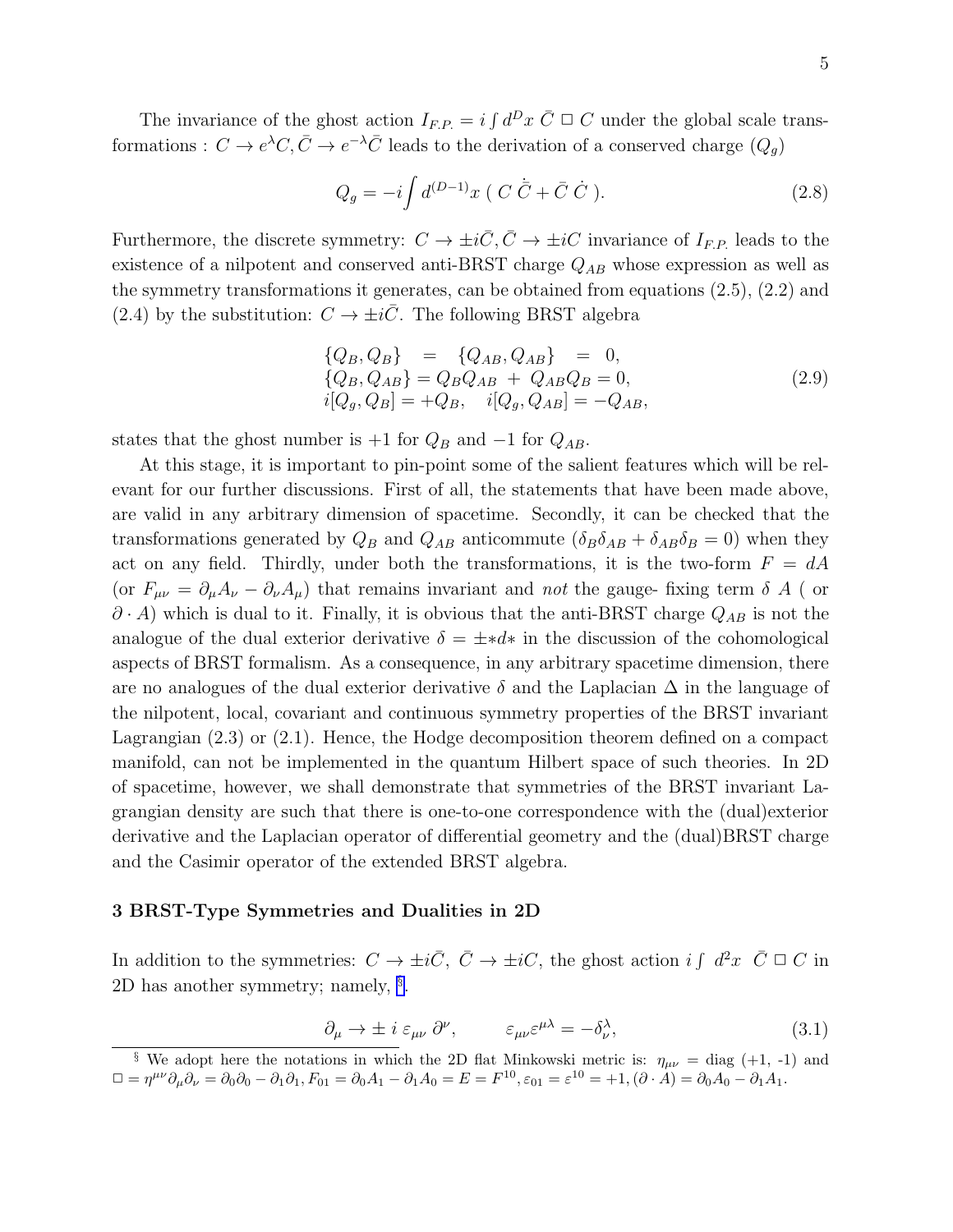under which the D'Alembertian  $\Box$  remains invariant. As a consequence, an analogue of the symmetry (2.4) for the Lagrangian density (2.3), can be obtained due to the additional symmetry property of the 2D ghost term. These two symmetries are juxtaposed as

$$
\delta_B A_\mu = \eta \partial_\mu C, \qquad \delta_D A_\mu = -\eta \varepsilon_{\mu\nu} \partial^\nu \bar{C}, \n\delta_B C = 0, \qquad \delta_D \bar{C} = 0, \n\delta_B \bar{C} = -i\eta (\partial \cdot A), \qquad \delta_D C = -i\eta E, \n\delta_B E = 0, \qquad \delta_D (\partial \cdot A) = 0, \n\delta_B (\partial \cdot A) = \eta \Box C, \qquad \delta_D E = \eta \Box \bar{C},
$$
\n(3.2)

where we have taken :  $C \to +i\bar{C}, \partial_\mu \to +i\varepsilon_{\mu\nu}\partial^\nu$  in deriving symmetry transformations  $\delta_D$  from the BRST symmetries  $\delta_B$ <sup>¶</sup>. It can be checked that both these symmetry transformations are on-shell nilpotent for the Lagrangian (2.3). Furthermore, under the above transformations, it can be checked that the 2D BRST invariant Lagrangian density

$$
\mathcal{L}_B = \frac{1}{2}E^2 - \frac{1}{2}(\partial \cdot A)^2 + i \bar{C} \square C, \qquad (3.3)
$$

transforms to itself modulo some total derivative terms. We christen the  $\delta_D$  transformations in (3.2) as the dual-BRST transformations because in contrast to  $\delta_B$  transformations where electric field E is invariant, in the case of  $\delta_D$ , it is the gauge-fixing term  $(\partial \cdot A)$  that remains invariant <sup>||</sup>. Moreover, it is interesting to see that under  $\partial_{\mu} \to \pm i \varepsilon_{\mu\nu} \partial^{\nu}$ , the gauge-fixing term and the kinetic energy term in the Lagrangian density (3.3), transform to each other. This mutual exchange can be obtained even with the transformation  $A_{\mu} \to \pm i \varepsilon_{\mu\nu} A^{\nu}$ . However, the latter transformation is not the symmetry of the 2D ghost action with which the BRST-type symmetries are connected. Thus, we shall call the duality transformations as the ones in which  $C \to \pm i\bar{C}, \bar{C} \to \pm iC, \partial_{\mu} \to \pm i\varepsilon_{\mu\nu}\partial^{\nu}$ . This will be the analogue of the Hodge dual operation ∗ in the differential geometry connected with the cohomological aspects of differential forms defined on a compact manifold.

In 2D, the field strength tensor  $F_{\mu\nu}$  has only one independent component which corresponds to the electric field  $E$  and there is no magnetic field  $B$ . Thus, the usual duality invariance of the Maxwell equations under  $E_i \to B_i, B_i \to -E_i$  in 4D cannot be obtained here in 2D. However, the gauge-fixing term  $\partial \cdot A = \partial_\mu A^\mu$  and the electric field  $E = -\varepsilon_{\mu\nu}\partial^\mu A^\nu$ are like scalar and pseudoscalar in 2D. Thus, a duality between gauge-fixing and the electric field can be defined. For instance, it can be seen that the following Maxwell equations

$$
\partial_{\mu}F^{\mu\nu} + \partial^{\nu}(\partial \cdot A) = 0,\tag{3.4}
$$

lead to two independent equations

$$
\begin{array}{rcl}\n\partial_0 E + \partial_1 (\partial \cdot A) & = & 0, \\
\partial_1 E + \partial_0 (\partial \cdot A) & = & 0,\n\end{array} \tag{3.5}
$$

**T** Here and in what follows, we shall take only the (+) sign in the transformations:  $C \rightarrow \pm i\overline{C}, \overline{C} \rightarrow$  $\pm iC$ ,  $\partial_{\mu} \rightarrow \pm i\varepsilon_{\mu\nu}\partial^{\nu}$ . However, analogous statements will be valid if we take (-) sign.

<sup>&</sup>lt;sup>k</sup> As per our definition in the introduction, the gauge-fixing term  $\delta A = (\partial \cdot A)$  with  $\delta = \pm *d*$  is the Hodge dual of the two-form  $F = dA$  which is the electric field E here in 2D.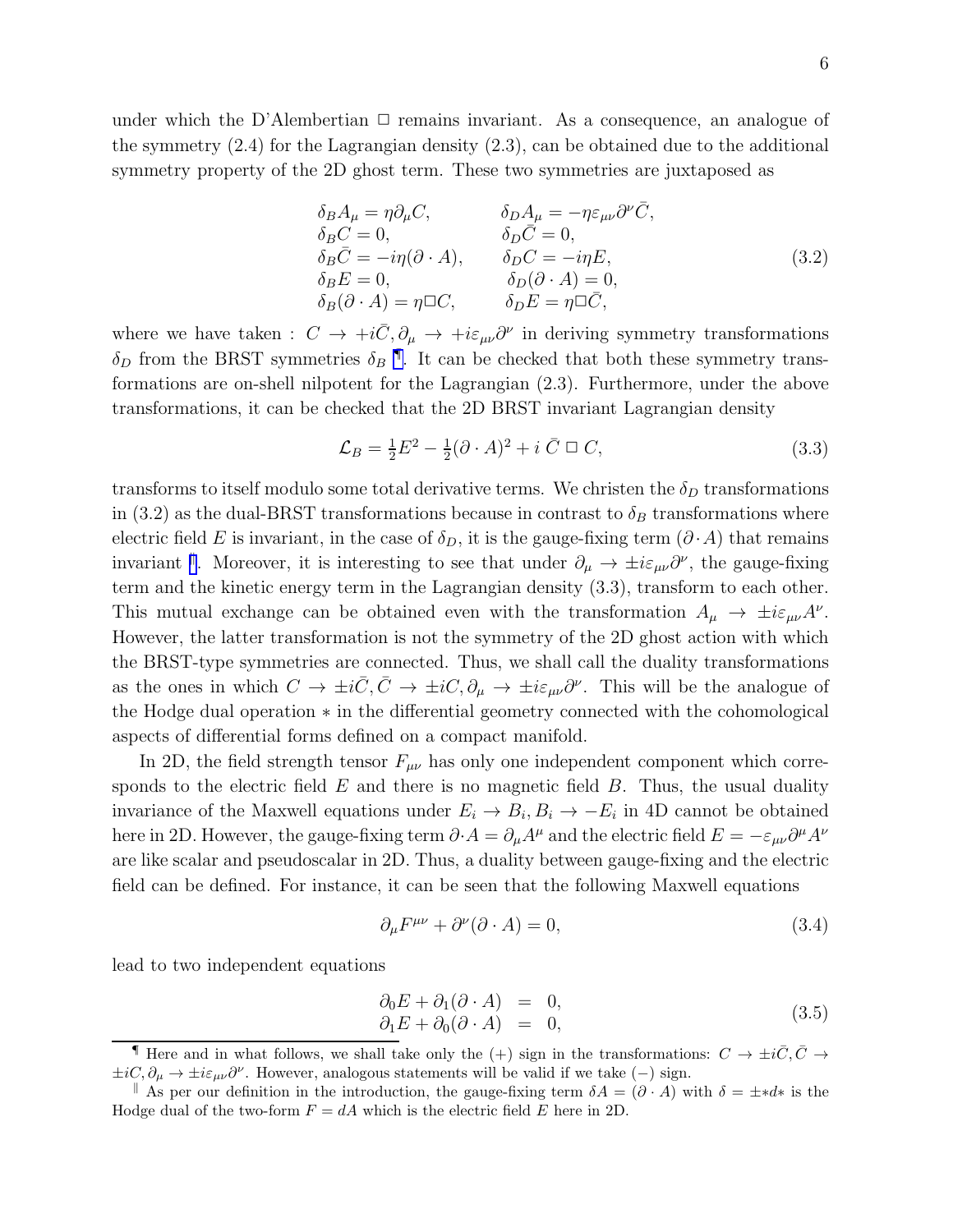which remain invariant under the exchange of gauge field E and gauge-fixing term  $(\partial \cdot A)$ . The same symmetry can be achieved if the derivatives  $\partial_0$  and  $\partial_1$  are exchanged with eachother. Furthermore, if we define  $E = E + i(\partial \cdot A)$ ,  $\ddot{B} = E - i(\partial \cdot A)$ , the equation (3.5) can be re-expressed as:  $\partial_0 \tilde{E} + i \partial_1 \tilde{B} = 0$ ;  $\partial_0 \tilde{B} - i \partial_1 \tilde{E} = 0$ , which respects duality-type invariance:  $\tilde{E} \to \tilde{B}, \tilde{B} \to -\tilde{E}$ . Now we take the Hodge decomposition of the one-form A in terms of the analogues of a scalar field  $\phi$  and a pseudoscalar field  $\lambda$  in 2D

$$
A_{\mu} dx^{\mu} = \partial_{\mu} \phi \, dx^{\mu} + \varepsilon_{\mu\nu} \, \partial^{\nu} \lambda \, dx^{\mu}, \tag{3.6}
$$

and define  $\kappa = \phi + i\lambda$  and  $\xi = \phi - i\lambda$ , the Maxwell equations (3.5) can be recast into

$$
\Box \left( \partial_0 \kappa - i \partial_1 \xi \right) = 0, \n\Box \left( \partial_0 \xi + i \partial_1 \kappa \right) = 0,
$$
\n(3.7)

which have  $\kappa \to \xi$ ,  $\xi \to -\kappa$  symmetry\*\* that resembles the usual duality symmetry of the Maxwell equations in more than 2D. In fact, due to the decomposition (3.6), the Lagrangian density (2.3) can be rewritten in the following form

$$
\mathcal{L}_B = \frac{1}{2} (\square \lambda)^2 - \frac{1}{2} (\square \phi)^2 + i \bar{C} \square C, \qquad (3.8)
$$

which respects the symmetry transformations  $\partial_{\mu} \to \pm i \varepsilon_{\mu\nu} \partial^{\nu}$ ,  $C \to \pm i \overline{C}$ ,  $\overline{C} \to \pm i C$ ,  $\overline{\lambda} \to \overline{\lambda}$  $\pm i\phi, \phi \rightarrow \pm i\lambda$ . For this Lagrangian density, the symmetry transformations  $\delta_B$  and  $\delta_D$  are

$$
\delta_B \phi = \eta C, \qquad \delta_D \phi = 0, \n\delta_B \lambda = 0, \qquad \delta_D \lambda = -\eta \bar{C}, \n\delta_B C = 0, \qquad \delta_D C = i\eta \Box \lambda, \n\delta_B \bar{C} = -i\eta \Box \phi, \qquad \delta_D \bar{C} = 0.
$$
\n(3.9)

As symmetry transformations (3.2) and (3.9) are fermionic in nature, it is straightforward to check that their anticommutator  $\{\delta_B, \delta_D\}$  would also lead to a symmetry transformation for the Lagrangian (2.3). Such a symmetry transformation  $\delta_W = {\delta_B \delta_D}$  with the transformation parameter  $\zeta = -i \eta \eta'$  is

$$
\begin{array}{rcl}\n\delta_W C & = & \delta_W \bar{C} = 0, \\
\delta_W A_0 & = & \zeta \left( \partial_0 E + \partial_1 (\partial \cdot A) \right), \\
\delta_W A_1 & = & \zeta \left( \partial_1 E + \partial_0 (\partial \cdot A) \right),\n\end{array} \tag{3.10}
$$

where  $\eta$  and  $\eta'$  are the anticommuting transformation parameters for the transformations  $\delta_B$  and  $\delta_D$ . For the transformations  $\delta_W$ , it is the ghost term of the Lagrangian density (2.3) which remains invariant and the gauge-fixing as well as the electric fields transform. These transformations can be recast in terms of  $\phi$  and  $\lambda$  fields of the Lagrangian density (3.8) as

$$
\begin{array}{rcl}\n\delta_W \phi & = & -\zeta \Box \lambda, & \delta_W C = 0, \\
\delta_W \lambda & = & -\zeta \Box \phi, & \delta_W \bar{C} = 0.\n\end{array} \tag{3.11}
$$

<sup>&</sup>lt;sup>\*\*</sup> Notice that eventhough we denote  $\kappa$ ,  $\xi$  and  $\tilde{E}$ ,  $\tilde{B}$  by different symbols, they are complex conjugate to each-other in each pair because  $E, (\partial \cdot A), \phi$  and  $\lambda$  are taken to be real.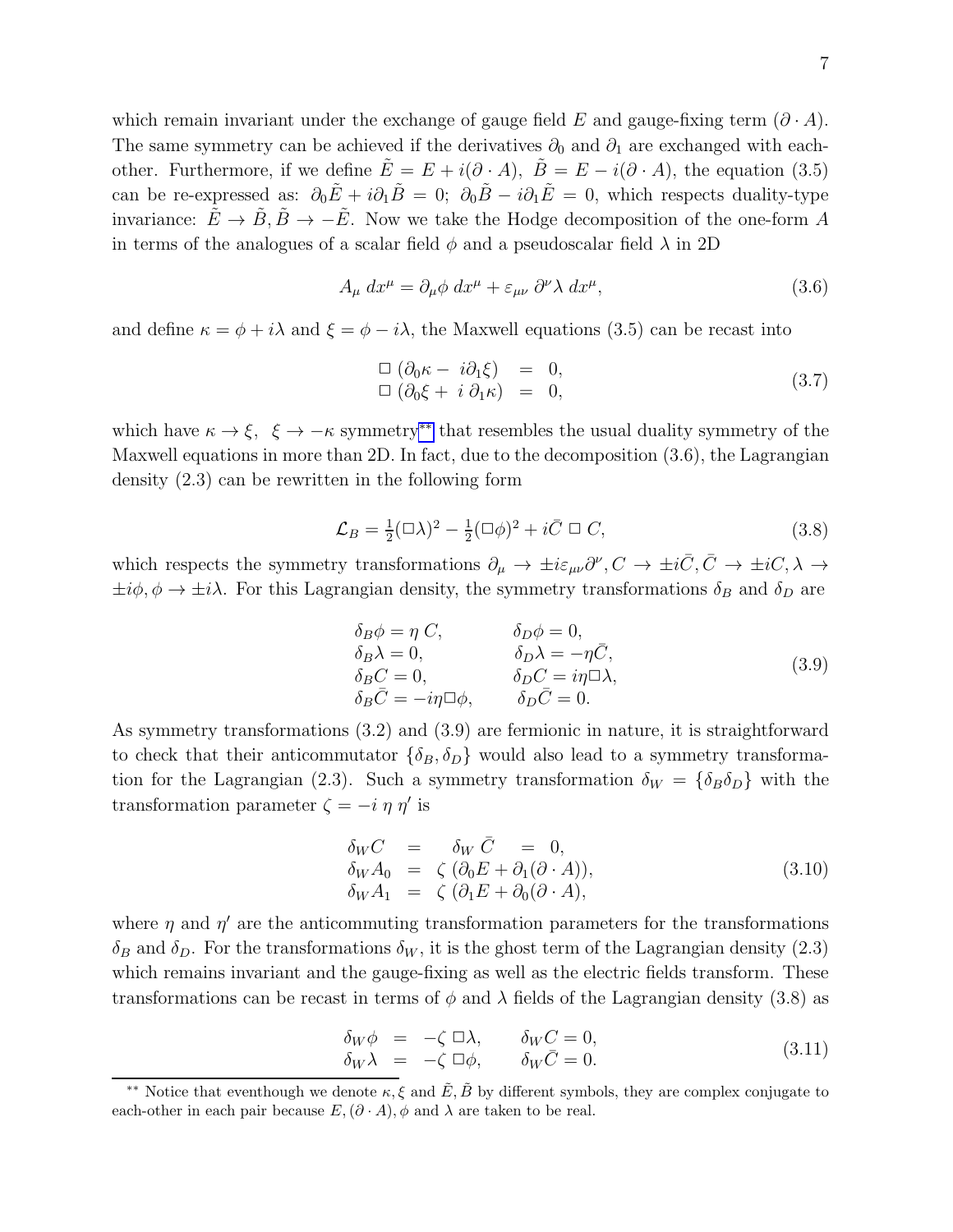Under all the above three symmetries, the action  $S = \int d^2x \mathcal{L}_B$  remains invariant because  $\delta_k S = 0$  for  $k = B, D, W$  if all the fields fall off rapidly at  $x \to \pm \infty$ .

# 4 Extended BRST Algebra and Conserved Quantities

The additional two local, continuous and covariant symmetries  $\delta_D$  (with  $\delta_D^2 = 0$ ) and  $\delta_W$ of the BRST invariant Lagrangian density for the  $U(1)$  gauge theory in 2D lead to the following conserved charges due to the Noether theorem

$$
Q_D = \int dx \Big[ E \dot{\overline{C}} - \dot{E} \, \overline{C} \Big], \qquad W = \int dx \Big[ \partial_0 (\partial \cdot A) E - (\partial \cdot A) \, \dot{E} \Big], \tag{4.1}
$$

which are in addition to the three charges  $Q_B$ ,  $Q_{AB}$  and  $Q_g$  of Sec. 2 (cf. equations (2.5) and (2.8)). However, the presence of the symmetry  $C \to \pm i\bar{C}$  and  $\bar{C} \to \pm iC$ , leads to the existence of the analogues of transformations (3.2), (3.9–3.11) under which the Lagrangian density (2.3) remains invariant. The set of all these charges for 2D case is

$$
Q_B = \int dx \left[ \partial_0 (\partial \cdot A) C - (\partial \cdot A) \dot{C} \right], \qquad Q_{AB} = i \int dx \left[ \partial_0 (\partial \cdot A) \bar{C} - (\partial \cdot A) \dot{\bar{C}} \right],
$$
  
\n
$$
Q_D = \int dx \left[ E \dot{\bar{C}} - \dot{E} \bar{C} \right], \qquad Q_{AD} = i \int dx \left[ E \dot{C} - \dot{E} C \right],
$$
  
\n
$$
W = \int dx \left[ \partial_0 (\partial \cdot A) E - \dot{E} (\partial \cdot A) \right], \qquad Q_g = -i \int dx \left[ C \dot{\bar{C}} + \bar{C} \dot{C} \right].
$$
  
\n(4.2)

If we exploit the covariant canonical (anti)commutators of equation (2.7), these conserved charges obey the following algebra

$$
[W, Q_k] = 0, k = B, D, AB, AD, g,\nQ_B^2 = Q_{AB}^2 = Q_D^2 = Q_{AD}^2 = 0,\n{Q_B, Q_D} = {Q_{AB}, Q_{AD}} = W,\ni[Q_g, Q_B] = +Q_B, \t i[Q_g, Q_{AB}] = -Q_{AB},\ni[Q_g, Q_D] = -Q_D, \t i[Q_g, Q_{AD}] = +Q_{AD},
$$
\n(4.3)

and all the rest of the (anti)commutators turn out to be zero. A few remarks are in order. First of all, we see that the operator W is the Casimir operator for the whole algebra and its ghost number is zero. The ghost number of  $Q_B$  and  $Q_{AD}$  is  $+1$  and that of  $Q_D$  and  $Q_{AB}$ is −1. There exist four nilpotent and conserved charges which generate (anti)BRST and (anti)dual BRST transformations. Now given a state  $|\psi\rangle$  in the quantum Hilbert space with ghost number n  $(i.e., iQ<sub>g</sub>| \psi \rangle = n|\psi \rangle$ , it is straightforward to see that:

$$
iQ_g Q_B |\psi\rangle = (n+1) Q_B |\psi\rangle,
$$
  
\n
$$
iQ_g Q_D |\psi\rangle = (n-1) Q_D |\psi\rangle,
$$
  
\n
$$
iQ_g W |\psi\rangle = n W |\psi\rangle,
$$
\n(4.4)

which demonstrate that, whereas W keeps the ghost number of a state intact and unaltered, the operator  $Q_B$  increases the ghost number by one and  $Q_D$  reduces this number by one. This property is similar to the operation of a Laplacian, an exterior derivative and a dual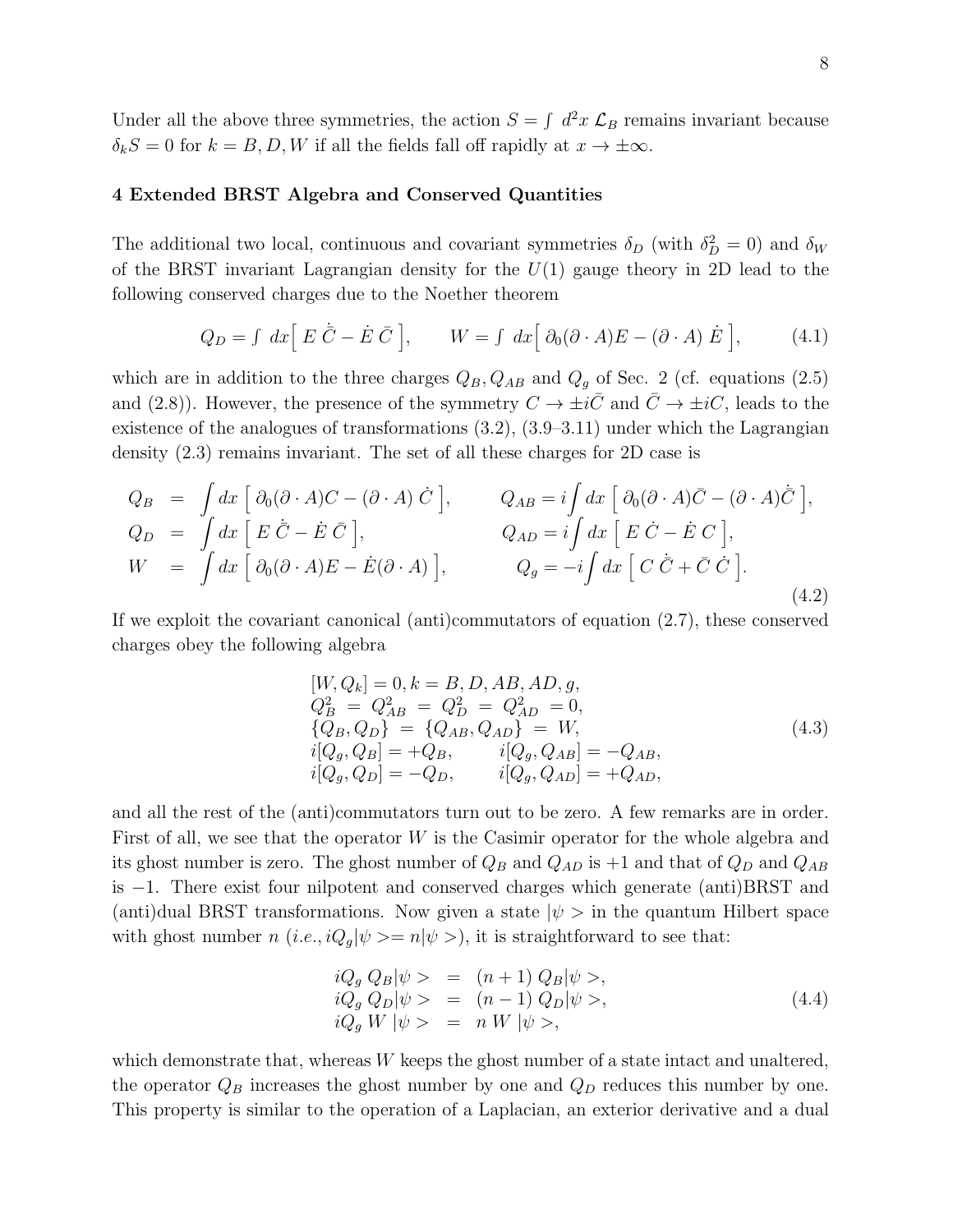exterior derivative on a n-form defined on a compact manifold. Thus, we see that the degree of the differential form is analogous to the ghost number in the Hilbert space, the differential form itself is analogous to the quantum state in the Hilbert space, a compact manifold has an analogy with the quantum Hilbert space and d,  $\delta$  and  $\Delta = d\delta + \delta d$  are  $Q_B$ ,  $Q_D$  and W respectively. It is a notable point that d and  $\delta$  can be also identified with  $Q_{AB}$  and  $Q_{AD}$  because of the fact that the gauge parameter of the original local gauge symmetry can be replaced either by a ghost field or by an antighost field due to the symmetry properties of the ghost action.

There are other conserved quantities in the theory due to the form of the equations of motion in 2D  $U(1)$  gauge theory. For instance, it can be seen, from the equation of motion (3.5), that the gauge-fixing term  $(\partial \cdot A)$  and the electric field E are conserved quantities. Since these quantities are conjugate momenta w.r.t.  $A_0$  and  $A_1$  fields, they commute with each other. In fact, one can construct infinite number of commuting conserved quantities with E and  $(\partial \cdot A)$  because of the fact that the linear equation (3.5) is integrable (see, e.g., Ref. [19] for the nonlinear PDE like Boussinesq). Some of these quantities are:

$$
I_0 = \int dx E, \qquad I_1 = \int dx (\partial \cdot A), \qquad I_2 = \int dx E(\partial \cdot A), I_3 = \frac{1}{2} \int dx [E^2 + (\partial \cdot A)^2], \qquad I_4 = \int dx [\partial_0 (\partial \cdot A) E - (\partial \cdot A) \dot{E}], I_k = \int dx Z_k, \qquad k = 5, 6, 7, 8, I_9 = \frac{1}{2} \int dx [Z_5^2 + Z_6^2], \qquad I_{10} = \frac{1}{2} \int dx [Z_7^2 + Z_8^2],
$$
\n
$$
\dots
$$
\n
$$
\dots
$$
\n(4.5)

where the quantities  $Z_k$  are functions of  $(\partial \cdot A)$  and E given by:

$$
Z_5 = Cos(\partial \cdot A) Cos(E), \t Z_6 = Sin(\partial \cdot A) Sin(E), Z_7 = Cos(\partial \cdot A) Sin(E), \t Z_8 = Sin(\partial \cdot A) Cos(E).
$$
 (4.6)

It can be checked that the  $Z'_k s$  obey the following equations

$$
\begin{array}{rcl}\n\frac{\partial Z_k}{\partial t} & = & \frac{\partial Z'_k}{\partial x}, \qquad \Box Z_k = 0, \quad (k = 5, 6, 7, 8), \\
Z'_5 & = & Z_6, \quad Z'_6 = Z_5, \quad Z'_7 = -Z_8, \quad Z'_8 = -Z_7,\n\end{array} \tag{4.7}
$$

if we assume the validity of the on-shell conditions (3.5) for the  $U(1)$  gauge fields  $A_{\mu}$ . Thus, it will be noticed that even without taking recourse to the (anti)ghost fields, the conserved quantity  $I_4$ , which is the Casimir operator W of the algebra  $(4.3)$ , can be constructed just by looking at the equations of motion for the  $U(1)$  gauge field  $A_\mu$ . In the algebra (4.3), W emerges due to the anticommutation relation between two charges which contain (anti)ghost fields. It is not clear whether all the other conserved charges in (4.5) can be expressed as the anticommutator of two fermionic charges which contain (anti)ghosts.

The equations of motion in the ghost sector  $\Box C = \Box \overline{C} = 0$  are such that the following quantities (as functions of (anti)ghost fields and their conjugate momenta)

$$
G_0 = -i \int dx \ (C \ \dot{\bar{C}} + \bar{C} \ \dot{C}), G_1 = -i \int dx \ \dot{C}(x, t), \quad G_{-1} = i \int dx \ \dot{\bar{C}}(x, t),
$$
\n(4.8)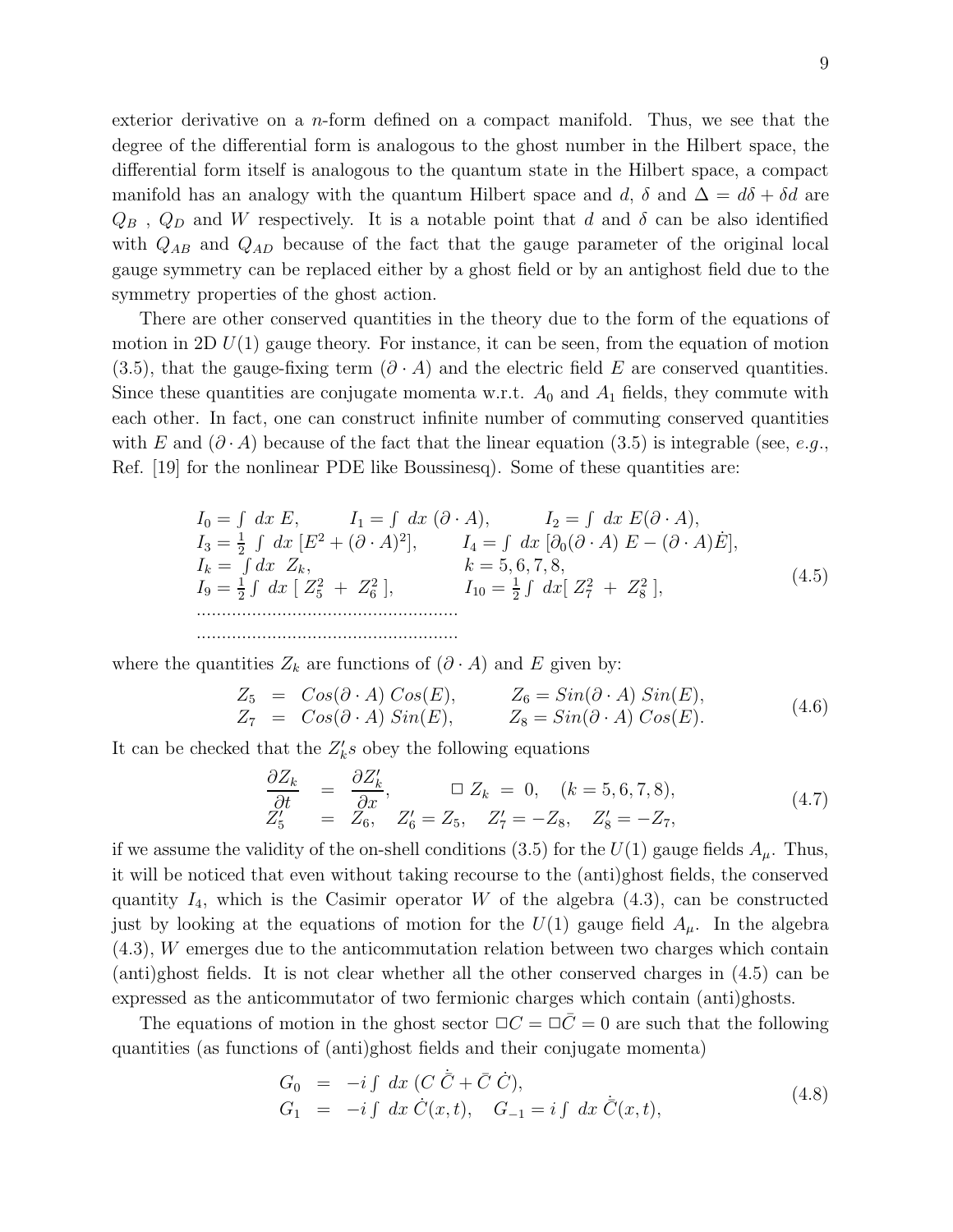are conserved on-shell if we assume that all the fields fall off rapidly at  $x \to \pm \infty$  and there is no nontrivial topology at the boundary of the manifold. It can be seen that  $G_0$  is the expression of the ghost charge  $Q_g$ . These charges obey the following algebra if we exploit the anticommutators of (2.7)

$$
G_1^2 = \frac{1}{2} \{ G_1, G_1 \} = 0, \qquad G_{-1}^2 = \frac{1}{2} \{ G_{-1}, G_{-1} \} = 0, \n\{ G_1, G_{-1} \} = 0, \quad i \{ G_0, G_1 \} = +G_1, \quad i \{ G_0, G_{-1} \} = -G_{-1}.
$$
\n(4.9)

The above algebra shows that the ghost number of  $G_{\pm 1}$  is  $\pm 1$  and they generate trivial symmetry transformations for (anti)ghost fields where these fields transform by a constant. Because of the fermionic nature of (anti)ghost fields, it appears that no more conserved quantities can be constructed based on the equations of motion  $\Box C = \Box \bar{C} = 0$ .

With the help of (4.7), one can construct other conserved charges which are analogous to  $Q_B$  and  $Q_D$  and contain  $Z'_k s$  and (anti)ghost fields; namely,

$$
J_s = \int dx \left[ (\partial_0 Z_s) C - Z_s \dot{C} \right],
$$
  
\n
$$
J'_r = \int dx \left[ Z'_r \dot{C} - (\partial_0 Z'_r) \bar{C} \right],
$$
\n(4.10)

where  $r, s = 5, 6, 7, 8$  of (4.6) and (4.7). It is clear that the anticommutator of  $J_s$  and  $J'_r$ will also produce analogue of  $I_4$ . All the conserved quantities in  $(4.7)$ ,  $(4.8)$  and  $(4.10)$ generate certain symmetries. However, the conserved quantity  $W = I_4$  is singled out from all the rest of the conserved quantities in (4.5) and (4.10) because of its very special nature. It turns out that, without resorting to the on-shell condition (3.5), the Lagrangian density (3.3) transforms to a total derivative  $\partial_{\mu} [ E \partial^{\mu} (\partial \cdot A) - \partial^{\mu} E (\partial \cdot A) ]$  under (3.10) which is generated by  $I_4 = W$ . The rest of the conserved quantities generate nontrivial symmetry of the Lagrangian density (3.3) only when the on-shell conditions (3.5) and  $\Box C = \Box \overline{C} = 0$  are exploited. For instance,  $I_2$  generates the transformations:  $\delta_2C = \delta_2\bar{C} = 0$ ,  $\delta_2A_0 = -\rho E$ ,  $\delta_2A_1 = \rho(\partial \cdot A)$  where  $\rho$  is a constant parameter. This transformation is a symmetry transformation of (3.3) only if the on-shell equations (3.5) are utilized <sup>††</sup>. Thus, the Casimir operator  $W = I_4$  is unique in some sense.

#### 5 BRST Cohomology and Physical States

It is obvious from the algebra (4.3) and the consideration of the ghost number of states  $(Q_B|\psi\rangle, Q_D|\psi\rangle)$  and  $W|\psi\rangle$  in (4.4)) that one can now implement the Hodge decomposition theorem in the language of the BRST and dual-BRST charges

$$
|\psi\rangle_{n} = |\omega\rangle_{n} + Q_{B}|\theta\rangle_{n-1} + Q_{D}|\chi\rangle_{n+1},
$$
\n(5.1)

by which, any state  $|\psi\rangle_n$  in the quantum Hilbert space with ghost number n can be decomposed into a harmonic state  $|\omega>_n$ , a BRST exact state  $Q_B|\theta>_n-1$  and a dual-BRST

<sup>&</sup>lt;sup> $\dagger\dagger$ </sup> Similar kind of symmetry has been pointed out in the context of 2D anomalous gauge theory where usual gauge symmetry turns out to be the on-shell symmetry of the chiral Schwinger model [20].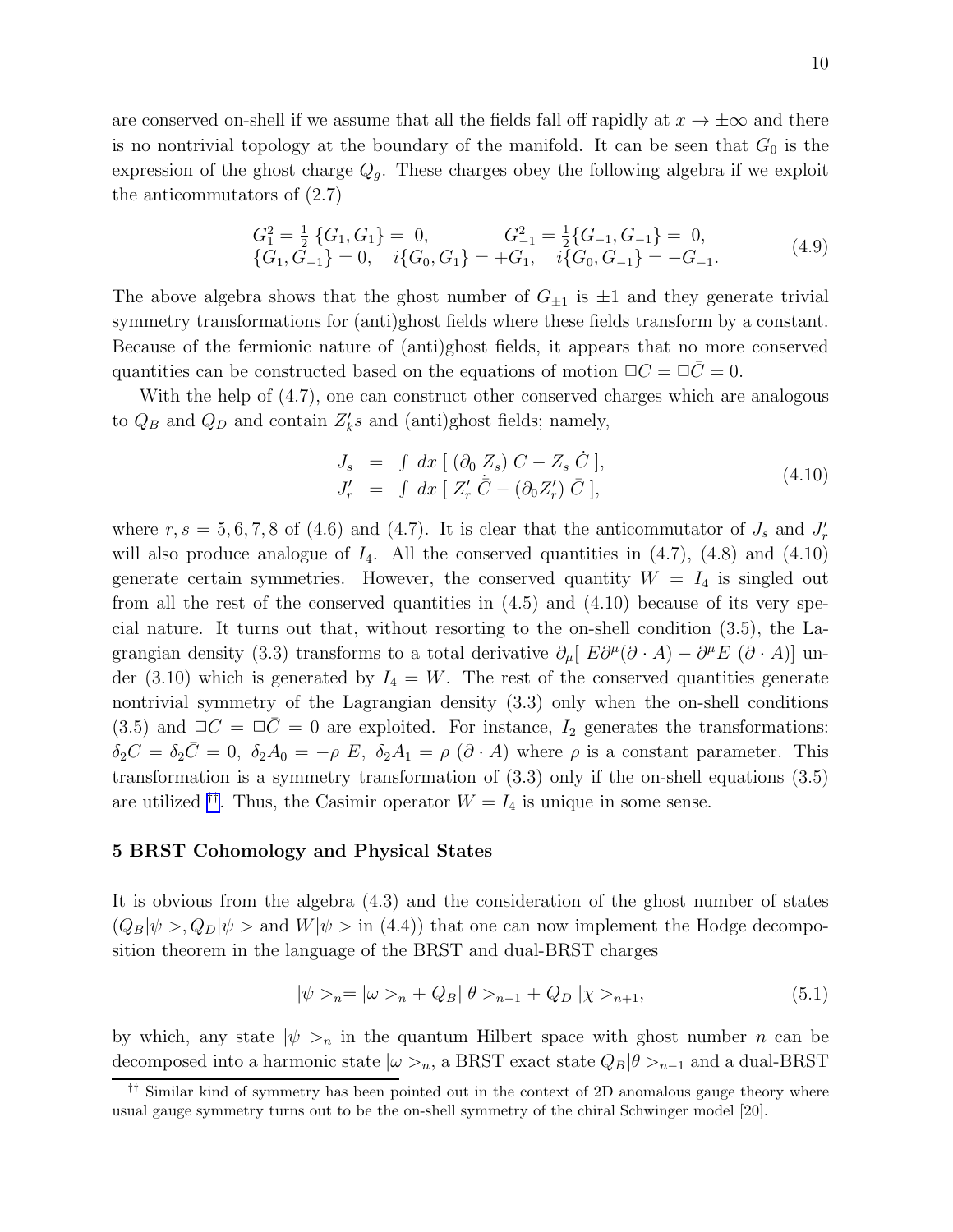exact state  $Q_D|\chi\rangle_{n+1}$ . To refine the BRST cohomology, however, we have to choose a representative state from the total states of (5.1) as a physical state. We take here the physical state as the harmonic state:  $|phys\rangle = |\omega\rangle$ . By definition, such a state would satisfy the following conditions:

$$
Q_B | phys >= 0, \qquad Q_D | phys >= 0, \qquad W | phys >= 0,
$$
\n
$$
(5.2)
$$

which leads to the following constraints on the physical states:

$$
-\Pi^{0} = (\partial \cdot A) \ | phys > = 0,\n-\partial_{1}E = \partial_{0}(\partial \cdot A) \ | phys > = 0,\n-\varepsilon_{\mu\nu}\partial^{\mu}A^{\nu} = E \ |phys > = 0,\n-\partial_{1}(\partial \cdot A) = E \ |phys > = 0.
$$
\n(5.3)

At this juncture, it is worthwhile to point out that the latter pair of constraints are related to the former ones by duality transformations  $(\partial \cdot A) \rightarrow \pm i E$ ,  $E \rightarrow \pm i (\partial \cdot A)$ . This demonstrates that mathematically different looking theories in 2D, with different constraints  $(cf. (5.3))$ , are same theories because they are related to each-other by the duality transformations between gauge-fixing term  $(\partial \cdot A)$  and classical gauge field E. The first pair of constraints are obtained by the requirement that  $Q_B|phys \rangle = 0$  which demonstrate that the first class constraints  $\Pi^0 \approx 0$  (momentum w.r.t.  $A_0$  field) and the Gauss law constraint ( $\partial_1 E \approx 0$ ) annihilate the physical state. The latter constraints are also interesting as they lead to the proof of topological nature of 2D free  $U(1)$  gauge theory (see, e.g. Sect. 6). In fact, they restrict the physical (harmonic) states to a sector carrying zero electric flux. As a result, even the electric field turns out to be physically superfluous (in some sense) because of the presence of the new co-BRST symmetry. This happens due to the fact that there are no propagating degrees of freedom in the theory. Furthermore, the above restrictions imply the masslessness ( $\Box A_\mu = 0$ ) of the photon from the BRST- and co-BRST symmetries alone. In the normal formulation with a single charge  $(Q_B)$ , the topological nature of the 2D photon is proven by transversality requirement  $(\partial \cdot A|phys >= 0)$  which emerges from symmetry considerations  $(Q_B|phys >= 0)$  and masslessness condition which emerges from equation of motion ( $\Box A_\mu = 0$ ).

We shall dwell a bit more on the constraints (5.3) in the phase space representation and demonstrate that the physical state conditions (5.2) contain a lot of information about the gauge theory. Because of the simple form of the equations of motion  $\Box A_{\mu} = 0, \Box C = 0$ and  $\Box \overline{C} = 0$ , it is very convenient to express the fields  $A_{\mu}$ , C and  $\overline{C}$  in terms of the normal mode expansion [21]

$$
A_{\mu}(x,t) = \int \frac{dk}{(2\pi)^{1/2}(2k^{0})^{1/2}} \Big[ a_{\mu}(k)e^{-ik\cdot x} + a_{\mu}^{\dagger}(k)e^{ik\cdot x} \Big],
$$
  
\n
$$
C(x,t) = \int \frac{dk}{(2\pi)^{1/2}(2k^{0})^{1/2}} \Big[ c(k)e^{-ik\cdot x} + c^{\dagger}(k)e^{ik\cdot x} \Big],
$$
  
\n
$$
\bar{C}(x,t) = \int \frac{dk}{(2\pi)^{1/2}(2k^{0})^{1/2}} \Big[ b(k)e^{-ik\cdot x} + b^{\dagger}(k)e^{ik\cdot x} \Big],
$$
\n(5.4)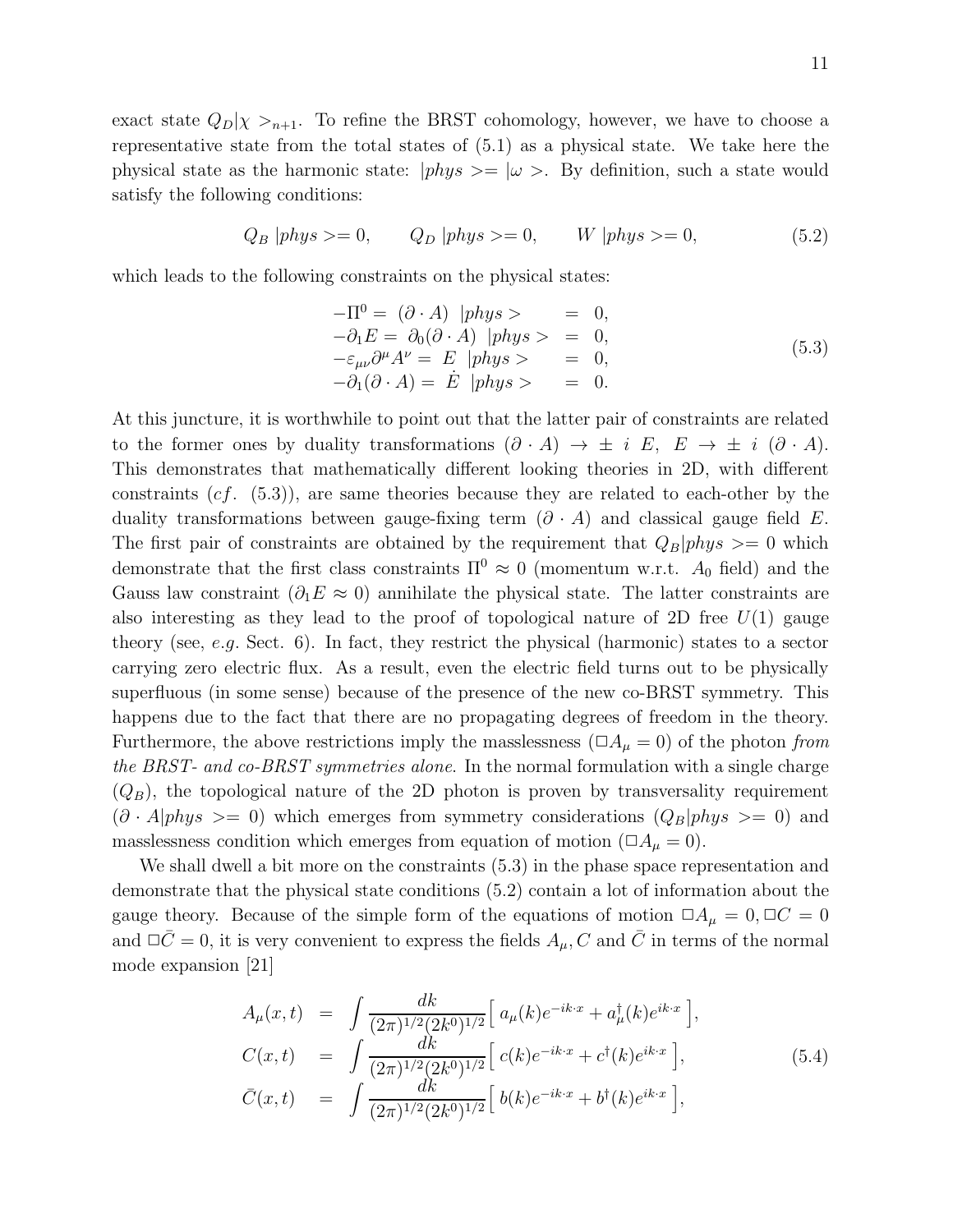where  $k_{\mu}$  is the 2D momenta with the components  $(k_0, k = k_1)$ . The symmetry transformations (3.2) can now be exploited to obtain the (anti)commutation relations. These are:

$$
[Q_B, a^{\dagger}_{\mu}(k)] = -k_{\mu}c^{\dagger}(k), \qquad [Q_D, a^{\dagger}_{\mu}(k)] = \varepsilon_{\mu\nu}k^{\nu}b^{\dagger}(k), [Q_B, a_{\mu}(k)] = k_{\mu}c(k), \qquad [Q_D, a_{\mu}(k)] = -\varepsilon_{\mu\nu}k^{\nu}b(k), {Q_B, c^{\dagger}(k)} = 0, \qquad {Q_D, c^{\dagger}(k)} = i\varepsilon^{\mu\nu}k_{\mu}a^{\dagger}_{\nu}, {Q_B, b^{\dagger}(k)} = 0, \qquad {Q_D, c(k)} = -i\varepsilon^{\mu\nu}k_{\mu}a_{\nu}, {Q_B, b^{\dagger}(k)} = -ik^{\mu}a^{\dagger}_{\mu}, \qquad {Q_D, b^{\dagger}(k)} = 0, {Q_B, b(k)} = +ik^{\mu}a_{\mu}, \qquad {Q_D, b(k)} = 0,
$$
\n
$$
(5.5)
$$

where we have inserted the normal mode expansion (5.4) in the symmetry transformation for the fields. Similary, the Casimir operator W generates the following commutation relations with creation and annihilation operators:

$$
[W, a^{\dagger}_{\mu}(k)] = +ik^2 \varepsilon_{\mu\nu}(a^{\nu})^{\dagger}, \qquad [W, a_{\mu}(k)] = -ik^2 \varepsilon_{\mu\nu} a^{\nu}, [W, c(k)] = [W, c^{\dagger}(k)] = [W, b(k)] = [W, b^{\dagger}(k)] = 0.
$$
 (5.6)

It is clear that if we exploit the on-shell condition  $(i.e., k^2 = 0)$  for the fields, the commutation relations generated by W will be trivial.

Let us define the physical vacuum  $|vac\rangle$  of the theory as

$$
Q_B |vac\rangle = Q_D |vac\rangle = W |vac\rangle = 0,a_{\mu}(k) |vac\rangle = c(k) |vac\rangle = b(k) |vac\rangle = 0.
$$
\n(5.7)

Now a single photon state with polarization  $e_{\mu}$  can be created from the physical vacuum by the application of a creation operator  $a^{\dagger}_{\mu}$ ; namely,  $e^{\mu} a^{\dagger}_{\mu}$  |vac >. We denote this state by  $|e, vac\rangle$ . Similary, a single photon state with momentum  $k_{\mu}$  can be represented as |k, vac  $>= k^{\mu} a^{\dagger}_{\mu}$  |vac  $>=$ . Exploiting the commutation relations of (5.5) and the physical state condition (5.7), this state can be written as  $|k, vac\rangle = Q_B(i b^{\dagger}(k)|vac\rangle)$ . Thus, the normal gauge transformation (with any arbitrary constant  $\alpha$ ) can be expressed as

$$
|e + \alpha k, vac\rangle = |e, vac\rangle + Q_B(i \alpha b^{\dagger}(k))|vac\rangle. \tag{5.8}
$$

According to the de Rham cohomology [9-12], all the BRST exact states are trivial. Thus, state  $|e+\alpha k, vac\rangle$  is equivalent to state  $|e, vac\rangle$  which demonstrates the gauge invariance in the theory. Now let us concentrate on the physicality criteria on one photon state with polarization  $e_{\mu}$ . Using the commutation relations from (5.5), it is clear that

$$
Q_B|e, vac\rangle = -(k \cdot e) c^{\dagger}(k) |vac\rangle = 0,
$$
\n(5.9)

which proves the transversality  $k \cdot e = 0$  of photon because  $c^{\dagger}(k)|vac>$  is not a null state. For the langitudinal or scalar photon for which  $k \cdot e \neq 0$ , we find that

$$
c^{\dagger}(k)|vac\rangle = -\frac{1}{k \cdot e} Q_B |e, vac\rangle, \qquad (5.10)
$$

which is the statement of no-ghost theorem in the language of BRST cohomology. In fact, in the proof of unitarity of the non-Abelian gauge theory, it is well known [22] that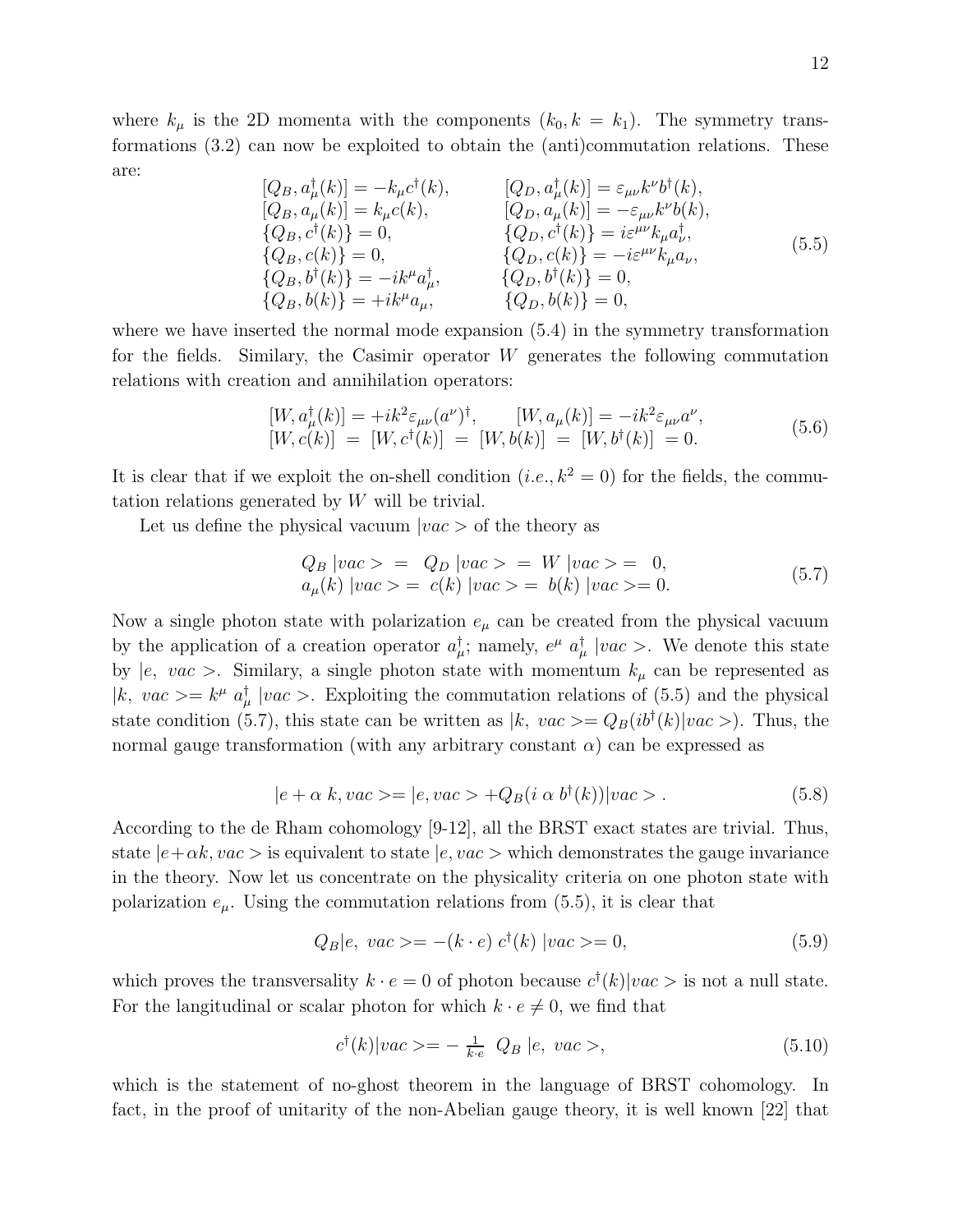the ghost contributions cancel the contributions coming from the longitudinal or scalar gluons. Hence, ghosts are believed to exist in the virtual processes where there is a gluon loop contribution. The meaning of equation (5.10) can be stated in a different way. It says that any state with momentum k, that is created by the application of  $c^{\dagger}(k)$  on the physical vacuum, is a BRST exact state if corresponding gauge photon of momentum  $k$  is longitudinal or scalar. Thus, states corresponding to the longitudinal or scalar photon are trivial states from the point of view of BRST cohomology.

Now let us consider a dual state to the state  $|k, vac\rangle^{ \sharp \sharp}$ . This state can be written as:  $\varepsilon_{\mu\nu}k^{\nu}(a^{\mu})^{\dagger}|vac\rangle = iQ_Dc^{\dagger}(k)|vac\rangle.$  This shows that the dual state is a BRST co-exact state. Now the physicality criterion on the one photon state  $|e, vac\rangle$  w.r.t.  $Q_D$  implies that  $\varepsilon_{\mu\nu}e^{\mu}k^{\nu}=0$ . This is same as the transversality condition on photon if we take into account the masslessness  $(k^2 = 0)$  condition. The precise expression is

$$
Q_D |e, vac\rangle = \varepsilon_{\mu\nu} e^{\mu} k^{\nu} b^{\dagger}(k) |vac\rangle = 0.
$$
 (5.11)

If photons are not transverse then the above equation implies the no-antighost theorem because the  $b^{\dagger}(k)|vac>$  state turns out to be BRST co-exact state. This, in turn, implies that the  $b^{\dagger}(k)|vac\rangle$  state is not a physical state as far as the full BRST cohomology on the physical harmonic state is concerned. Similarly, we can apply the Casimir operator W on a single photon state  $|e, vac\rangle$  and require the physicality criterion which ultimately leads to the masslessness condition  $k^2 = 0$  of the photon. All these results are:

$$
Q_B | e, vac \rangle = 0 \rightarrow k \cdot e = 0,
$$
  
\n
$$
Q_D | e, vac \rangle = 0 \rightarrow \varepsilon_{\mu\nu} e^{\mu} k^{\nu} = 0,
$$
  
\n
$$
W | e, vac \rangle = 0 \rightarrow k^2 = 0.
$$
\n(5.12)

For the free  $U(1)$  gauge theory, the criteria of physicality condition lead to the relations (5.12) which are consistent with one-another. In fact, the top two basic relations imply the third one. Furthermore, the relations  $k \cdot e = 0$  and  $\varepsilon_{\mu\nu} e^{\mu} k^{\nu} = 0$  of (5.12) respect gauge invariance under transformations:  $e_{\mu} \to e_{\mu} + \alpha k_{\mu}, e_{\mu} \to e_{\mu} + \beta \varepsilon_{\mu\nu} k^{\nu}$  if  $k^2 = 0$ . Here  $\alpha$ and  $\beta$  are c-number constants. Normally, one defines a harmonic (a single photon) state as the one which is annihilated by the Laplacian operator  $(W|e, vac >= 0)$ . This condition, in turn, implies  $Q_B|e, vac\rangle = 0, Q_D|e, vac\rangle = 0$ . It can be readily seen that the condition  $k^2 = 0$  finds its solution in the form of conditions  $k \cdot e = 0$  (*i.e.*,  $k_0 e_0 = k e_1$ ) and  $\varepsilon_{\mu\nu} e^{\mu} k^{\nu} =$  $0$  (*i.e.*,  $k_0e_1 = ke_0$ ) which are the relations among the components of the momentum vector  $k_{\mu}$  and polarization vector  $e_{\mu}$ . These relations emerge due to the conditions:  $Q_B|e, vac\rangle =$  $0, Q_D | e, vac \rangle = 0$  respectively. Now comparing the expression for  $e_0$  (*i.e.*,  $e_0 = \frac{k e_1}{k_0}$  $\frac{ke_1}{k_0} = \frac{k_0e_1}{k}$  $\frac{(p e_1}{k}),$ it can be seen that the masslessness condition emerges very naturally. Thus, these relations on a single photon state do satisfy the fact that  $W|e, vac\rangle = 0$  implies  $Q_B|e, vac\rangle =$  $0, Q_D | e, vac \rangle = 0$  in a subtle way.

<sup>&</sup>lt;sup>‡‡</sup> A dual state can be obtained from a state by the transformations  $k_{\mu} \to \pm i \varepsilon_{\mu\nu} k^{\nu}$ ,  $C \to \pm i \bar{C}$ ,  $\bar{C} \to \pm i C$ . This is the analogue of the Hodge ∗ operation of cohomology in the language of symmetry transformations. It can be seen explicitly that  $Q_B|\psi\rangle = -\ast Q_D \ast |\psi\rangle$ , where  $|\psi\rangle$ , in general, may depend on k, C, C.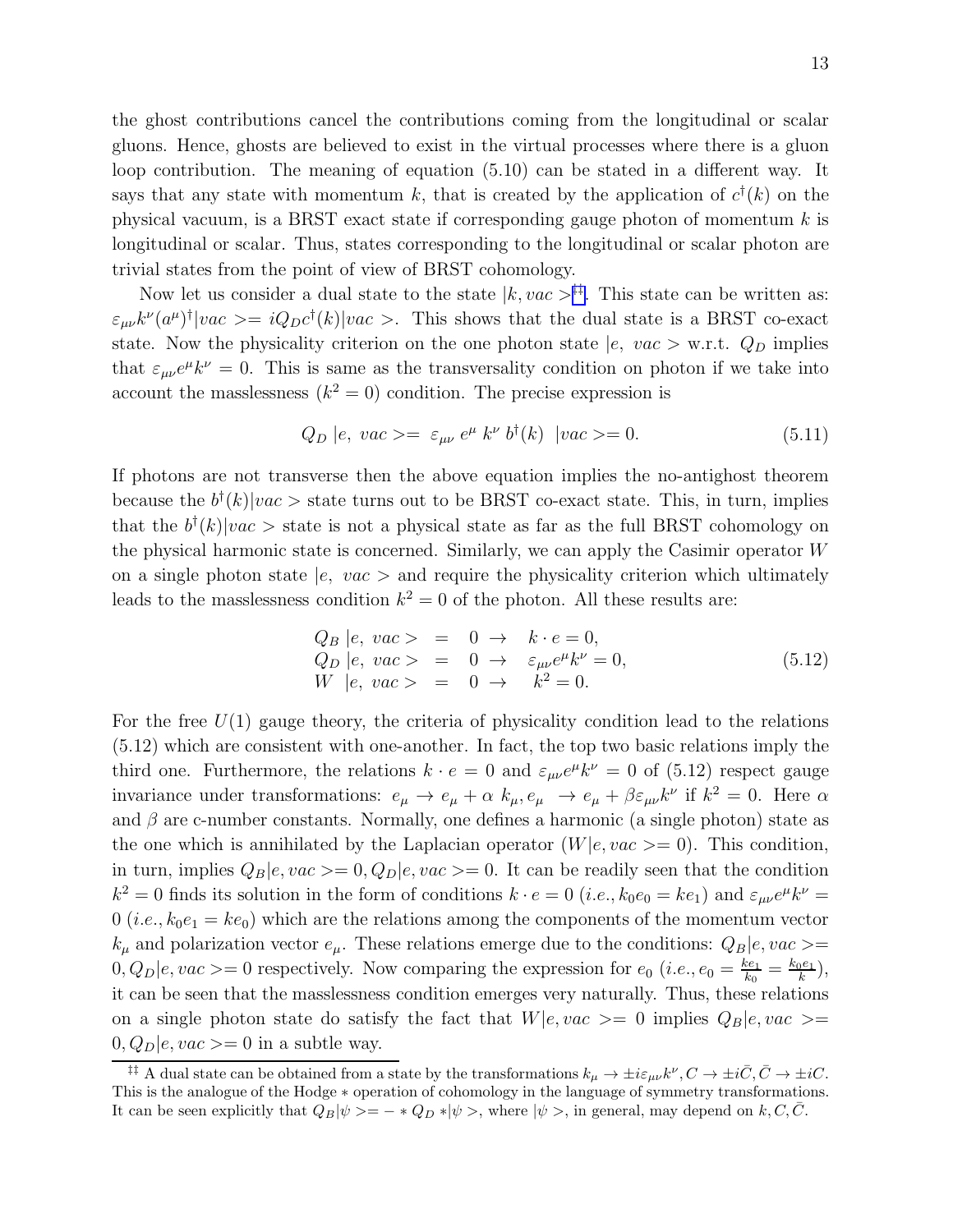It is obvious that the states  $c^{\dagger}(k)|vac\rangle$ ,  $b^{\dagger}(k)|vac\rangle$  are BRST exact and co-exact respectively  $(cf. (5.10)$  and  $(5.11)$ ). Thus, these are not the physical states. It is interesting to note that a single photon state  $(a^{\dagger}_{\mu}(k)|vac\rangle)$  in 2D can also be written as the sum of BRST- and co-BRST exact states. This happens here because of the topological nature of the theory. The existence of BRST- and co-BRST symmetries enables one to decompose both the degrees of freedom of a single 2D photon into a component parallel to the momentum vector (BRST exact state) and the other component parallel to the polarization vector (co-BRST exact state) (see, e.g.. eqns.  $(3.6)$ ,  $(5.8)$ ,  $(5.11)$ ). Thus, a 2D photon is also not a physical state per se. This statement is in conformity with its topological nature.

# 6 Topological Invariants

It is evident from equation (5.2) that for a single physical photon state, we obtain conditions (5.12) due to the BRST cohomology. These are mutually consistent with one-another. In other words, the validity of any two of them implies the third condition. Thus, if basic symmetries are the guiding principles, the operation of W on a single physical photon state is superfluous because the symmetry generated by  $W$  can be obtained from the ones generated by  $Q_B$  and  $Q_D$ . In fact, the presence of the basic BRST- and dual BRST symmetries are good enough to gauge away both the physical degrees of freedom of photon in 2D. Further, as a consequence of the presence of these two basic symmetries  $(\partial \cdot A =$  $(0, \varepsilon_{\mu\nu}\partial^{\mu}A^{\nu} = 0)$ , the 2D physical photon is forced to propagate on its mass-shell as well as on-shell ( $\Box A_\mu = 0$ ). Thus, free  $U(1)$  gauge theory becomes topological in nature [18]. In the framework of the BRST cohomology and the Hodge decomposition theorem, this fact is encoded in the vanishing of the Laplacian operator W

$$
W = \int dx \frac{d}{dx} \left[ \frac{1}{2} (\partial \cdot A)^2 - \frac{1}{2} E^2 \right] \to 0 \quad \text{as} \quad x \to \pm \infty,
$$
 (6.1)

when the equation of motion  $\partial_{\mu}E - \varepsilon_{\mu\nu}\partial^{\nu}(\partial \cdot A) = 0$  is exploited. Physically, the on-shell expression for the Laplacian operator encompasses the physical degrees of freedom left-over in the theory after some (or all) of them have been gauged away by BRST- and co-BRST symmetries. Thus, expression (6.1) justifies the topological nature of the 2D free  $U(1)$ gauge theory. This situation should be contrasted with the interacting  $U(1)$  gauge theory where the gauge field couples with the Dirac fields in 2D. As it turns out, the on-shell expression of the Laplacian(Casimir) operator W contains only the fermionic degrees of freedom (present in the theory) and it does not go to zero on the on-shell [23].

The topological nature of this theory is confirmed by the existence of two sets of topological invariants w.r.t. conserved and on-shell  $(\Box C = \Box \bar{C} = 0)$  nilpotent  $(Q_B^2 = 0, Q_D^2 = 0)$ BRST- and co-BRST charges. For the 2D compact manifold, these are

$$
I_k = \oint_{C_k} V_k, \qquad J_k = \oint_{C_k} W_k, \qquad (k = 0, 1, 2), \tag{6.2}
$$

where  $C_k$  are the k-dimensional homology cycles in the 2D manifold and  $V_k$  and  $W_k$  are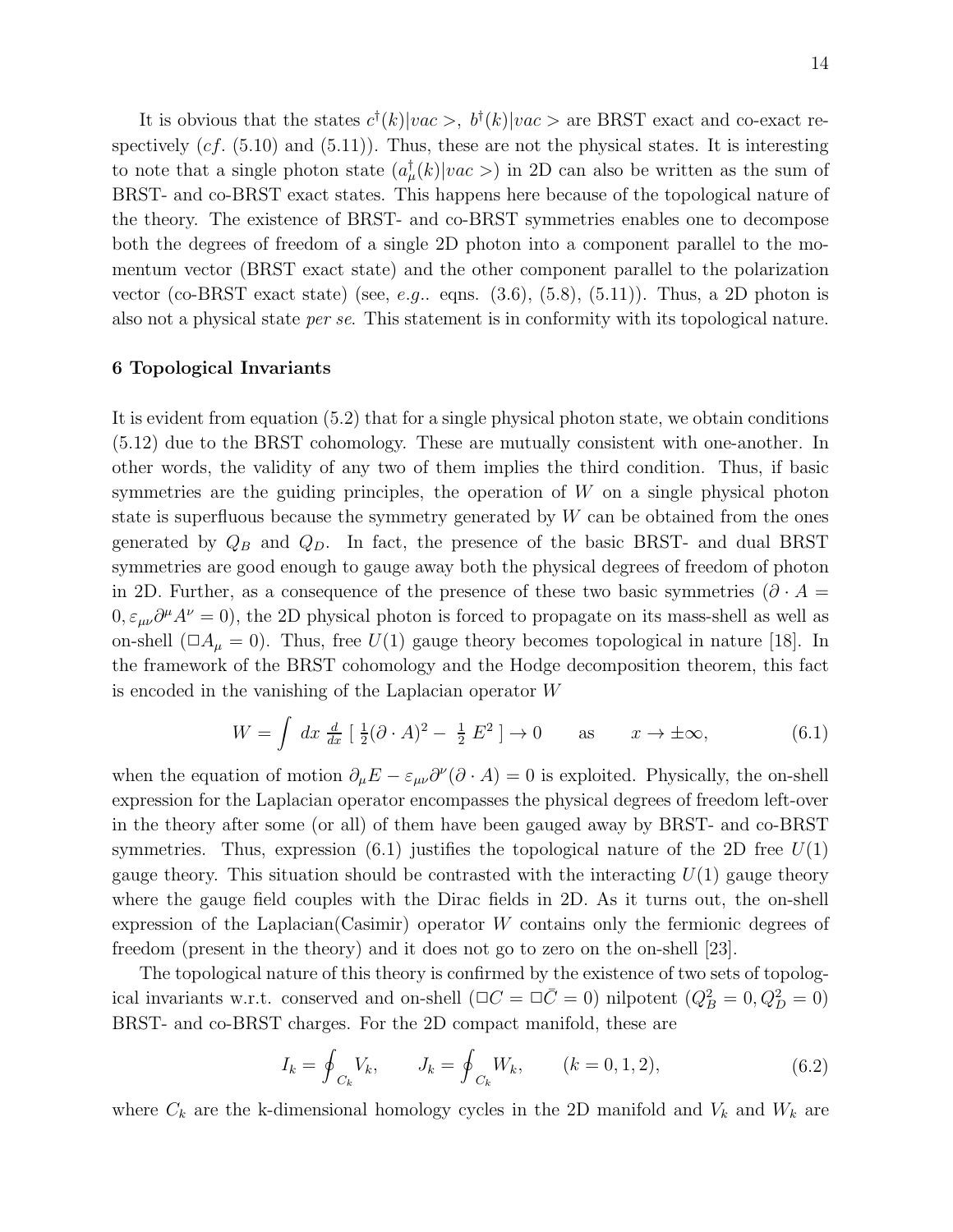k-forms. For the free  $U(1)$  gauge theory, these forms are juxtaposed as

$$
V_0 = -(\partial \cdot A) C,
$$
  
\n
$$
V_1 = [iC\partial_\mu \bar{C} - A_\mu(\partial \cdot A)] dx^\mu,
$$
  
\n
$$
V_2 = i[A_\mu \partial_\nu \bar{C} - \frac{\bar{C}}{2} F_{\mu\nu}] dx^\mu \wedge dx^\nu,
$$
  
\n
$$
W_1 = [\bar{C}\varepsilon_{\mu\nu}\partial^\nu C - iE A_\mu] dx^\mu,
$$
  
\n
$$
W_2 = i[\varepsilon_{\mu\rho}\partial^\rho C A_\nu + \frac{\bar{C}}{2}\varepsilon_{\mu\nu}(\partial \cdot A)] dx^\mu \wedge dx^\nu.
$$
  
\n(6.3)

It is starightforward to check that  $V_0$  and  $W_0$  are BRST- and co-BRST invariants on the on-shell  $(\Box C = \Box \bar{C} = 0)$  because  $\delta_B(\partial \cdot A) = \eta \Box C$  and  $\delta_D E = \eta \Box \bar{C}$ . Thus, for all practical purposes, it can be seen that one can take  $\delta_B(\partial \cdot A) = 0$  and  $\delta_D E = 0$  on the on-shell. The above BRST- and co-BRST invariants  $(cf. (6.2)$  and  $(6.3))$  can be also written for the off-shell nilpotent BRST- and co-BRST transformations as the Lagrangian density (3.3) can be re-expressed as:

$$
\mathcal{L}_{\mathcal{B}} = \mathcal{B}E - \frac{1}{2}\mathcal{B}^2 + B(\partial \cdot A) + \frac{1}{2}B^2 + i\bar{C}\Box C, \tag{6.4}
$$

by introducing two auxiliary fields  $\beta$  and  $B$ . The off-shell nilpotent BRST- and co-BRST symmetry transformations for the above Lagrangian density (6.4) are same as the transformations (3.2) except for the ghost- and auxiliary fields. These additional transformations are:

$$
\delta_B \bar{C} = i\eta B, \qquad \delta_B B = 0, \qquad \delta_B \mathcal{B} = 0, \n\delta_D C = -i\eta \mathcal{B}, \qquad \delta_D \mathcal{B} = 0, \qquad \delta_D B = 0.
$$
\n(6.5)

Now the BRST- and co-BRST invariants (w.r.t. off-shell nilpotent BRST- and co-BRST transformations) can be expressed in terms of the auxiliary fields  $\beta$  and  $\beta$  by using the equations of motion  $\mathcal{B} = E$  and  $B = -(\partial \cdot A)$  (cf. (6.2) and (6.3)). Furthermore, it can be checked that  $V_2$  and  $W_2$  are closed  $(dV_2 = 0)$  and co-closed  $(\delta W_2 = 0)$  respectively. The ghost number for  $V_k$  and  $W_k$  are  $(+1, 0, -1)$  and  $(-1, 0, +1)$  respectively as can be seen from the following commutation relations:

$$
i[Q_g, V_k] = (-1)^{1-k} (k-1)V_k,
$$
  
\n
$$
i[Q_g, W_k] = (-1)^{1-k} (1-k)W_k,
$$
\n(6.6)

where  $k = 0, 1, 2$  and  $Q_g$  is the ghost charge. The above BRST- and co-BRST invariants obey the following relations (see, e.g.,  $[24,25]$ )

δBV<sup>k</sup> = η d Vk−1, d = dx<sup>µ</sup> ∂µ, δDW<sup>k</sup> = ηδ Wk−1, δ = idx<sup>µ</sup> εµν∂ ν , (6.7)

where, as the above expression shows, d and  $\delta$  are exterior- and dual exterior derivatives respectively on the 2D compact manifold. Both these sets of topological invariants are connected with each-other by the duality transformations:  $(\partial \cdot A) \to iE, C \to i\overline{C}, \partial_\mu \to$  $i\varepsilon_{\mu\nu}\partial^{\nu}(B\to -i\mathcal{B})$  as  $I_k\to J_k$ . Thus, these invariants are not entirely independent of eachother as, in some sense, the exterior derivative d and the dual exterior derivative  $\delta(=\pm *d*)$ are not completely independent.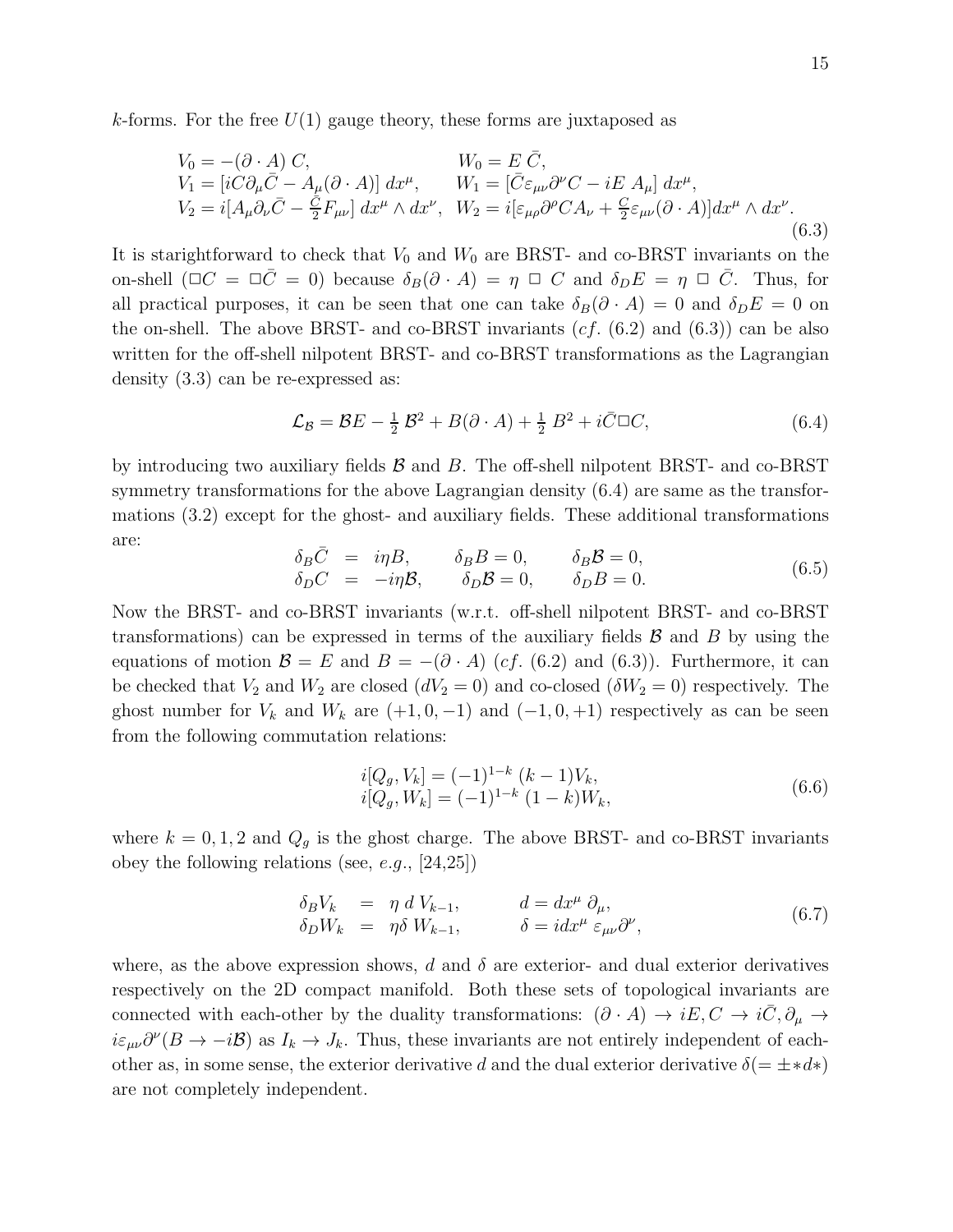It is interesting to verify that the Lagrangian density (3.3), modulo some total derivatives, can be written as the sum of anticommutators with BRST- and co-BRST charges:

$$
\mathcal{L}_B = \{Q_D, S_1\} + \{Q_B, S_2\},\tag{6.8}
$$

where  $S_1 = \frac{1}{2}EC, S_2 = -\frac{1}{2}$  $\frac{1}{2}(\partial \cdot A)\overline{C}$ . Using the fact that  $Q_r(r = B, D)$  is the generator of the transformations  $\delta_r \Phi = -i\eta[\Phi, Q_r]_{\pm}$ , where  $(+)$  stands for the (anti)commutator depending on the generic field  $\Phi$  being (fermionic)bosonic, it can be checked that:  $\eta \mathcal{L}_B =$ 1  $rac{1}{2} \delta_D[iEC] - \frac{1}{2}$  $\frac{1}{2} \delta_B[(\partial \cdot A)\overline{C}]$ . Mathematically, this observation shows that the 2D free  $U(1)$ gauge theory is similar in outlook as the Witten type topological field theories [25] but quite different from the Schwarz type topological theories [26]. To be very precise, there is a bit of difference with the Witten type theories as well. This is primarily because of the fact that in our discussion there are two nilpotent charges w.r.t. which topological invariants and the BRST cohomology are defined whereas in the Witten type theories there is only one nilpotent BRST charge [25] which is obtained by combining a topological shift symmetry with the local gauge symmetry. It is clear, however, that there are no shift symmetries in our whole discussions. Thus, from *symmetry point of view*, the free 2D  $U(1)$  gauge theory is more like Schwarz type topological theories where only local gauge symmetries exist. As a consequence, this 2D free theory is a new type of topological field theory which captures together some of the salient features of both Witten- and Schwarz type topological theories. For both (*i.e.*, Witten as well as Schwarz) type of theories the energy-momentum tensor  $(T_{\alpha\beta})$  is always a BRST (anti)commutator. It can be seen that for the free 2D  $U(1)$  gauge theory, the expression for the *symmetric*  $T_{\alpha\beta}$  is:

$$
T_{\alpha\beta} = -\frac{1}{2} [\varepsilon_{\alpha\rho} E + \eta_{\alpha\rho} (\partial \cdot A)] \partial_{\beta} A^{\rho} - \frac{1}{2} [\varepsilon_{\beta\rho} E + \eta_{\beta\rho} (\partial \cdot A)] \partial_{\alpha} A^{\rho}
$$
  
-  $i \partial_{\alpha} \overline{C} \partial_{\beta} C - i \partial_{\beta} \overline{C} \partial_{\alpha} C - \eta_{\alpha\beta} \mathcal{L}_{B},$  (6.9)

where  $\mathcal{L}_B$  is the Lagrangian density of equation (3.3) (or (6.8)). This energy momentum tensor, modulo some total derivatives, can be re-expressed as:

$$
\eta T_{\alpha\beta} = \frac{i}{2} \delta_B [\partial_\alpha \bar{C} A_\beta + \partial_\beta \bar{C} A_\alpha + \eta_{\alpha\beta} (\partial \cdot A) \bar{C}] \n+ \frac{i}{2} \delta_D [\partial_\alpha C \varepsilon_{\beta\rho} A^\rho + \partial_\beta C \varepsilon_{\alpha\rho} A^\rho - \eta_{\alpha\beta} E C],
$$
\n(6.10)

where  $\delta_B$  and  $\delta_D$  correspond to transformations in (3.2). In terms of BRST- and dual BRST charges, we can write  $T_{\alpha\beta}$  as:

$$
T_{\alpha\beta} = \{Q_B, V_{\alpha\beta}^{(1)}\} + \{Q_D, V_{\alpha\beta}^{(2)}\},\tag{6.11}
$$

where

$$
V_{\alpha\beta}^{(1)} = \frac{1}{2} [\partial_{\alpha}\bar{C}A_{\beta} + \partial_{\beta}\bar{C}A_{\alpha} + \eta_{\alpha\beta}(\partial \cdot A)\bar{C}],
$$
  
\n
$$
V_{\alpha\beta}^{(2)} = \frac{1}{2} [\partial_{\alpha}C \varepsilon_{\beta\rho}A^{\rho} + \partial_{\beta}C \varepsilon_{\alpha\rho}A^{\rho} - \eta_{\alpha\beta}E C].
$$
\n(6.12)

Thus, for the theory under discussion, the form of energy-momentum tensor is just like Witten as well as Schwarz type of topological theories. It is now straightforward to argue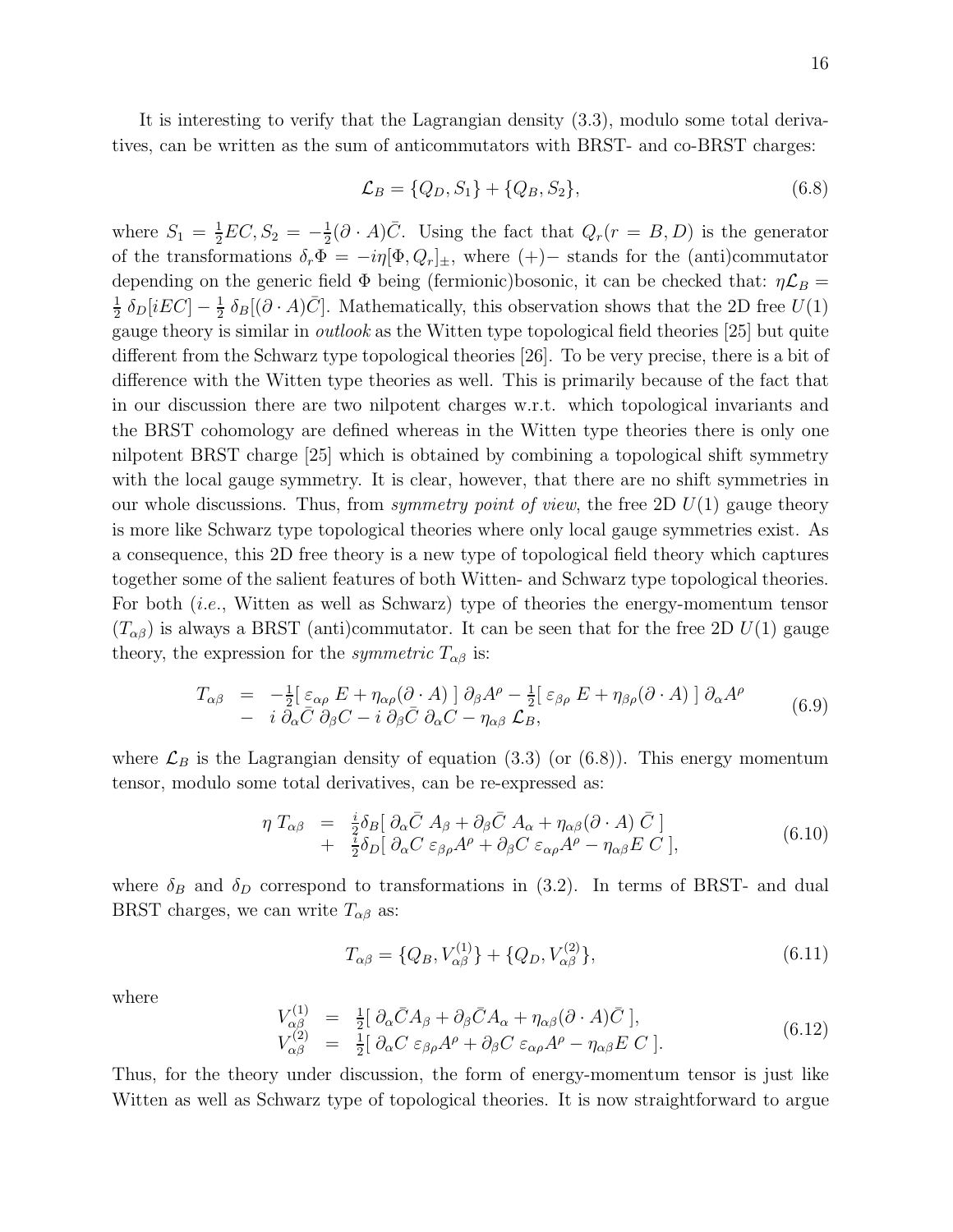that the partition functions as well as the expectation values of the BRST invariants, co-BRST invariants and the topological invariants are metric independent. The key point to show this fact in the framework of the BRST cohomology and the Hodge decomposition theorem is the requirement that  $Q_B|phys\rangle = 0, Q_D|phys\rangle = 0$  (see, e.g., Ref. [18] for details) and the metric independence of the path integral measure (see, e.g., Ref [24] for details). We have taken here only the flat Minkowski metric. However, our arguments and discussions are valid even if we take a nontrivial metric. In Ref. [24], it has been argued that the fermionic-bosonic symmetry of the BRST formalism is good enough to show that the path integral measure will be independent of the choice of the metric.

## 7 Discussion

It is clear that the usual nilpotent BRST transformations correspond to a symmetry in which the two-form  $F = dA$  (e.g., electric field E in 2 D) of the U(1) gauge theory remains invariant. The nilpotent dual-BRST charge is the generator of a transformation in which the gauge-fixing term  $((\partial \cdot A) = \delta A)$  remains invariant. The anticommutator of these two transformations corresponds to a symmetry that is generated by the Casimir operator for the whole algebra. Under this conserved operator, it is the ghost fields that remain invariant. We see from algebra (4.3) and the ghost number considerations in (4.4) that the generators  $Q_B$ ,  $Q_D$  and W of symmetry transformations correspond to the geometrical quantities d,  $\delta$  and  $\Delta$  of differential geometry which describe the de Rham cohomology of differential forms on a compact manifold. It is, however, the peculiarity of the BRST formalism that these geometrical quantities can be identified with two conserved charges. For instance, in addition to the previous identifications, d and  $\delta$  could also be identified with  $Q_{AB}$  and  $Q_{AD}$ . Thus, W and  $\Delta$  can be expressed in two different ways :  $W = \{Q_B, Q_D\}$  $\{Q_{AB}, Q_{AD}\}\$ and  $\Delta = d\delta + \delta d = d\bar{\delta} + \bar{\delta}d$ . This shows that the compact manifold, on which  $d, \delta$  and  $\Delta$  are defined, should be a complex manifold as far as the analogy with BRST cohomology of physical states in the quantum Hilbert space is concerned.

We know that the classical (e.g., electric and magnetic) fields correspond to the twoform  $F = dA$  which turn out to be gauge- and BRST invariant because of the structure of the field strength tensor  $F_{\mu\nu} = \partial_{\mu}A_{\nu} - \partial_{\nu}A_{\mu}$  and the specific tranformation on  $A_{\mu}$ . We know from the celebrated Aharonov-Bohm effect that it is the vector potential *(i.e.* one-form  $A = A_{\mu}dx^{\mu}$  that plays decisive role at the quantum level and not the classical electric or magnetic fields  $F = dA$ . Thus, symmetry transformation that leaves the gaugefixing term  $(\delta A)$  invariant is a quantum mechanical symmetry (right from the outset) by its very nature. It is precisely due to this reason that the physical state condition with dual-BRST charge  $(Q_D |phys \rangle = 0)$  leads to a quantum mechanical restriction on the physical state when  $U(1)$  gauge field is coupled to the Dirac fields. In fact, it has been shown in Ref. [23] that the dual-BRST transformation  $\delta_D A_\mu = -\eta \varepsilon_{\mu\nu} \partial^\nu \bar{C}$  corresponds to the chiral transformation on the Dirac fields for fermions in 2D. It is obvious that the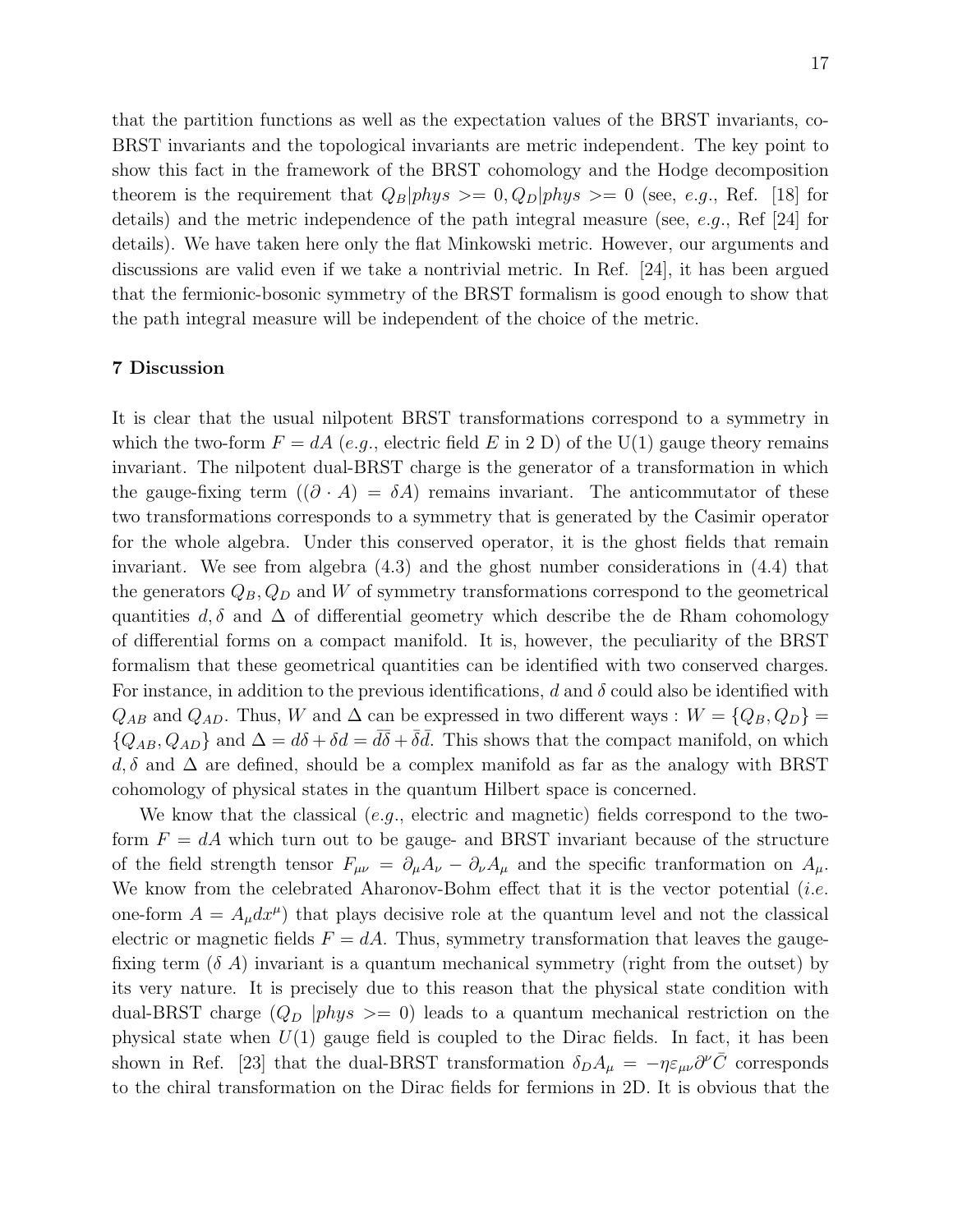condition  $Q_D |phys \rangle = 0$  would shed some light on the 2D anomaly term  $(E \sim \varepsilon_{\mu\nu} F^{\mu\nu})$  in QED. Thus, full strength of the BRST cohomology might provide a clue to the well known result that in 2D, the "anomalous" gauge theory is consistent, unitary and amenable to particle interpretation [27,20]. To begin with, the theory under discussion (Ref. [23]) is not a chiral gauge theory in 2D. The chiral symmetry in our discussion is respected at the quantum level as it corresponds to the dual BRST symmetry.

For the free  $U(1)$  gauge theory, all the conditions in equation (5.12) are consistent with one-another and physically they imply the masslessness and transversality of photon. In fact, the existence of gauge symmetries:  $e_{\mu} \to e_{\mu} + \alpha k_{\mu}, e_{\mu} \to e_{\mu} + \beta \varepsilon_{\mu\nu} k^{\nu}$  (for  $\alpha$ and  $\beta$  being arbitrary constants), imply that both the degrees of freedom of photon  $A_\mu$ can be gauged away in two dimensions of spacetime by symmetry considerations alone and masslessness condition  $(k^2 = 0)$  emerges due to these symmetries. Thus, this theory becomes topological in nature as there are no propagating degrees of freedom left in the theory [18]. Normally, it is the masslessness  $k^2 = 0$  and transversality  $k \cdot e = 0$  criteria that are sufficient to get rid of both the degrees of freedom of photon in 2D. The former comes out from the equation of motion ( $\Box A_\mu = 0$ ) and the latter is a gauge-fixing constraint imposed on the theory  $(\partial \cdot A = 0)$ . In our discussion, however, the transversality of the photon  $(k \cdot e = 0)$  and the relation  $(\varepsilon_{\mu\nu}e^{\mu}k^{\nu} = 0)$  between the polarization vector  $e_{\mu}$  and momentum vector  $k_{\mu}$ , emerge because of the presence of BRST- and co-BRST symmetries. In fact, these two basic (BRST and co-BRST) symmetries gauge away both the physical degrees of freedom of photon and, in a subtle way, these are the solutions to the masslessness condition  $k^2 = 0$  which emerges due to  $W|e, vac \rangle = 0$  (see, e.g., eqn. (5.12)). However, it due to the topological nature of this theory that  $W \to 0$  when equations of motion are exploited. The existence of the topological invariants on 2D compact manifold confirms the topological nature of this theory in a cogent way. Such arguments have also been provided for the proof of topological nature of 2D free non-Abelian gauge theory (having no interaction with matter fields) [28]. It will be interesting to understand the BRST cohomology and Hodge decomposition theorem for the interacting theory in two- and four dimensions of spacetime where there is a coupling between the (non)Abelian gauge field and matter fields [29]. Some of these results have been obtained for the interacting  $U(1)$ gauge theory in Ref. [23] where the dual BRST transformation on the gauge field has been shown to correspond to the chiral transformation on the Dirac fields in 2D spacetime.

The upshot of our whole discussion is to capitalize on the insight gained in the case of 2D free  $U(1)$  gauge theory and generalize these ideas to 4D. In fact, it is already known that the duality of the Maxwell equations and the chirality of the massless fermions are very intimately connected even in 4D (see, e.g., Ref.  $|30|$ ). It will be interesting to study the implication of the dual BRST symmetry in four dimensional spacetime when two-potentials are present in the field strength tensor  $F_{\mu\nu} = \partial_\mu A_\nu - \partial_\nu A_\mu + \varepsilon_{\mu\nu\lambda\xi} \partial^\lambda V^\xi$  where  $V_\mu$  is an axial-vector [30]. This understanding might shed some light on the axial-vector anomaly in 4D and the Dirac quantization condition in QED. The latter is connected to the duality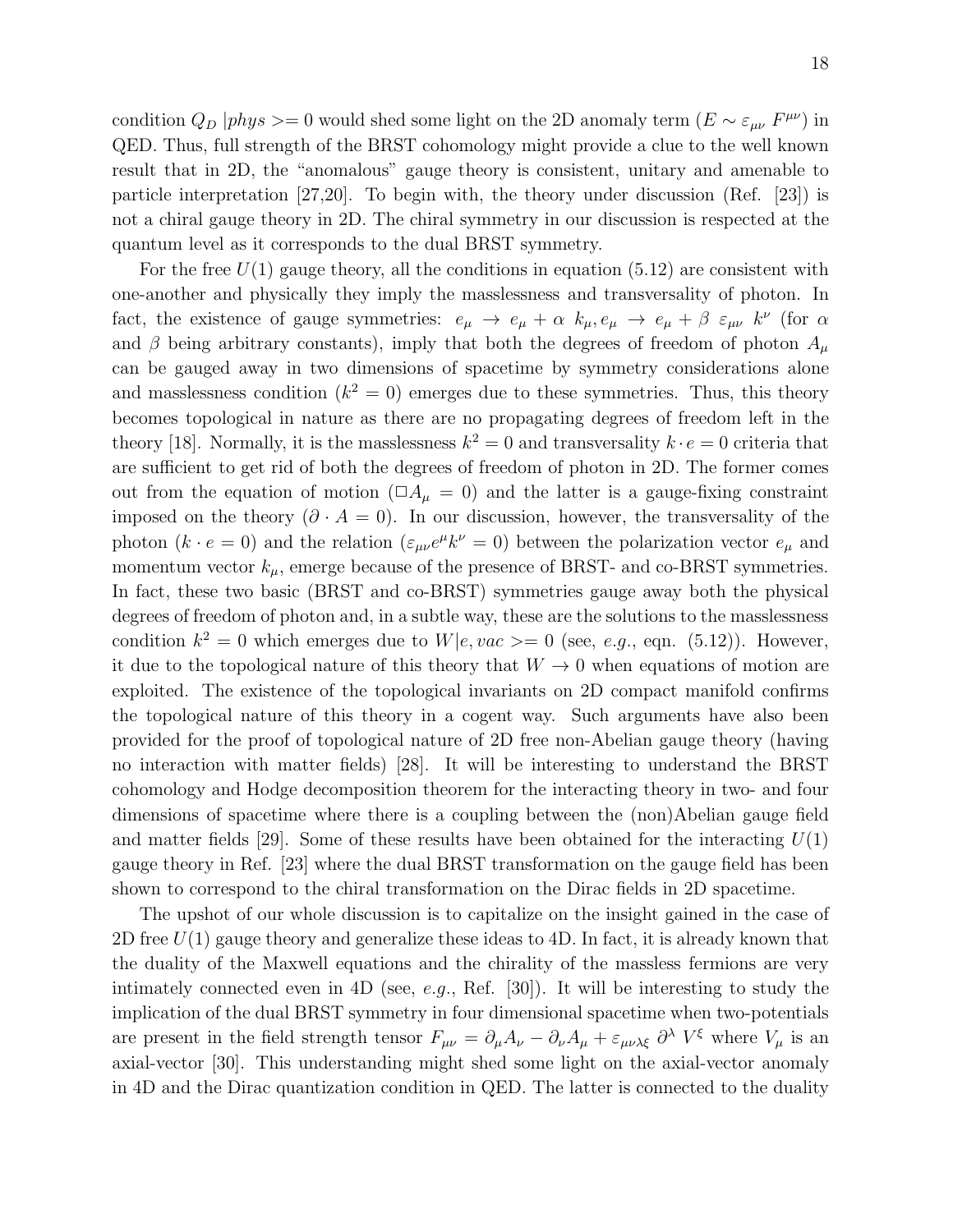in electric-magnetic couplings due to presence of two potentials and their coupling with matter (Dirac) fields. In the case of 4D non-Abelian gauge theories, the complete understanding of  $Q_B, Q_D$  and W might provide some insight into the problem of confinement of quarks and gluons in the language of BRST formalism [31,32]. These are some of the issues for future investigations [29].

## Aknowledgements

Part of this work was done at The Abdus Salam ICTP, Trieste (Italy) and JINR, Dubna (Moscow). Fruitful conversations with the members of theoretical high energy physics groups at ICTP and JINR are gratefully acknowledged. It is a pleasure to thank the referee for his very useful and enlightening comments.

## References

- 1. C. Becchi, A. Rouet and R. Stora, Commun. Math. Phys. 42, 127 (1975); Ann. Phys. (N.Y.) 98, 287 (1976).
- 2. I. V. Tyutin, Lebedev Preprint FIAN report no 39, (1975) (unpublished).
- 3. K. Sundermeyer, Constrained Dynamics: Lecture Notes in Physics Vol. 169, (Springer-Verlag, Berlin, New York, 1982).
- 4. K. Nishijima, in Progress in Quantum Field Theory eds. H. Ezawa and S. Kamefuchi, (North- Holland, Amsterdam, 1986) p.99.
- 5. M. Henneaux and C. Teitelboim, Quantization of Gauge Systems (Princeton University Press, Princeton, 1992).
- 6. N. Nakanishi and I. Ojima, Covariant Operator Formalism of Gauge Theories and Quantum Gravity, (World Scientific, Singapore, 1990).
- 7. I. A. Batalin and I. V. Tyutin, Int. J. Mod. Phys. A6, 3255 (1991).
- 8. I. A. Batalin, S. L. Lyakhovich and I. V. Tyutin, Mod. Phys. Lett. A7, 1931 (1992); Int. J. Mod. Phys. **A10**, 1917 (1995).
- 9. T. Eguchi, P. B. Gilkey and A. J. Hanson, Phys. Rep. 66, 213 (1980).
- 10. J. W. van Holten, Phys. Rev. Lett. 64, 2863 (1990); Nucl. Phys. B339, 158 (1990).
- 11. S. Mukhi and N. Mukunda, Introduction to Topology, Differential Geometry and Group Theory for Physicists, (Wiley Eastern Ltd., New Delhi, 1990).
- 12. H. Aratyn, J. Math. Phys. 31, 1240 (1990).
- 13. D. McMullan and M. Lavelle, *Phys. Rev. Lett.* **71**, 3758 (1993); *ibid.* **75**, 4151 (1995).
- 14. V. O. Rivelles, Phys. Rev. Lett. 75, 4150 (1995); Phys. Rev. D 53, 3257 (1996).
- 15. H. S. Yang and B. -H. Lee, J. Math. Phys. 37, 6106 (1996).